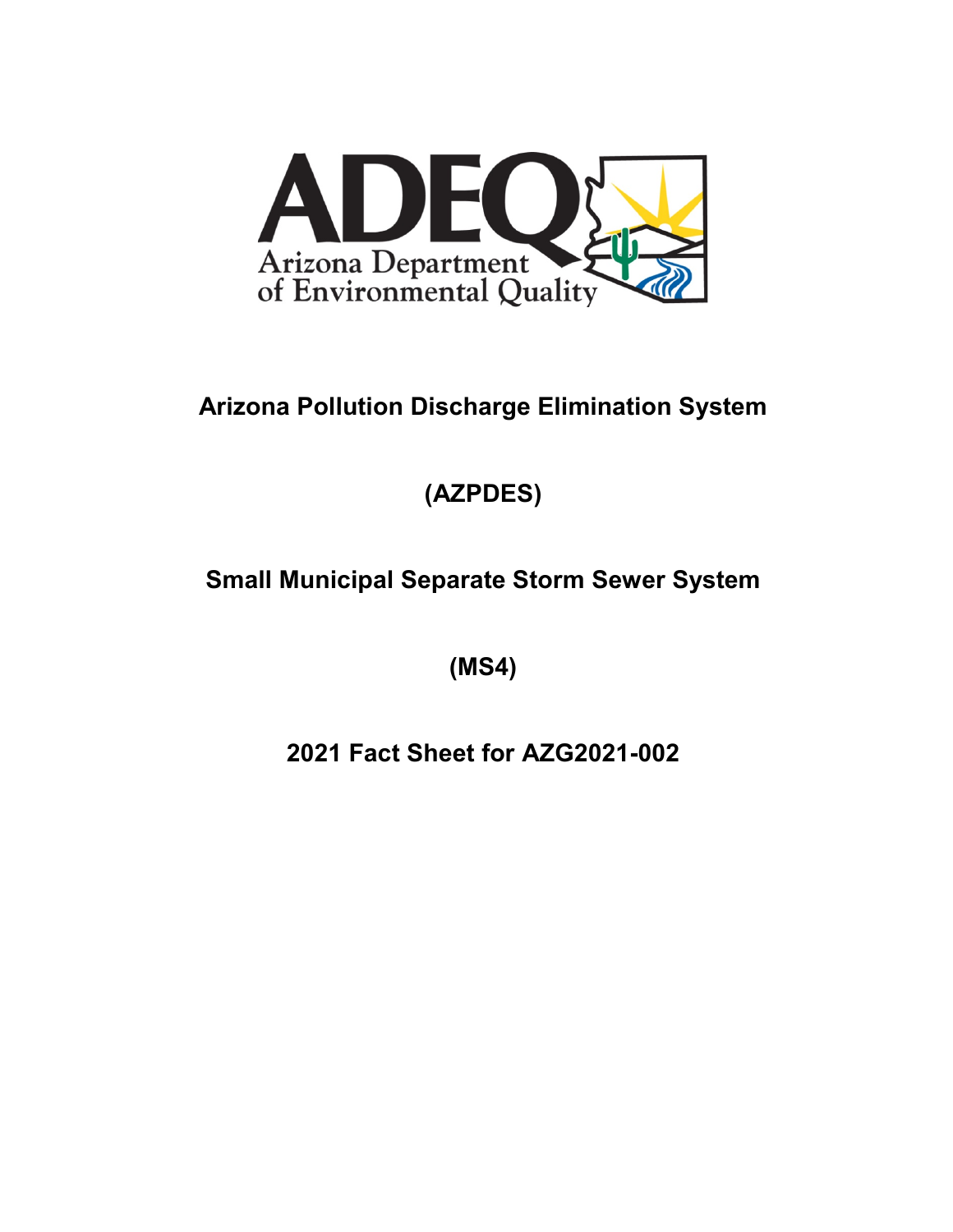| Contents         |                                                                           |  |
|------------------|---------------------------------------------------------------------------|--|
|                  |                                                                           |  |
| 1 <sub>1</sub>   |                                                                           |  |
| 2.               |                                                                           |  |
| 3.               |                                                                           |  |
| $\overline{4}$ . |                                                                           |  |
| A1.0             |                                                                           |  |
| A1.1             |                                                                           |  |
| A1.2             |                                                                           |  |
| A1.3             |                                                                           |  |
| A1.4             |                                                                           |  |
|                  |                                                                           |  |
| B <sub>2.1</sub> |                                                                           |  |
| B <sub>2.2</sub> |                                                                           |  |
| <b>B2.3</b>      |                                                                           |  |
| <b>B2.4</b>      |                                                                           |  |
| B <sub>2.5</sub> |                                                                           |  |
|                  |                                                                           |  |
| C <sub>3.1</sub> | Establish Enforcement Procedures (40 CFR 122.34(b)(3)(B))  17             |  |
| C3.2             |                                                                           |  |
| C3.3             |                                                                           |  |
| D4.0             |                                                                           |  |
| E <sub>5.0</sub> |                                                                           |  |
| F6.0             |                                                                           |  |
| F6.1             |                                                                           |  |
| F6.2             |                                                                           |  |
| F6.3             | Illicit Discharge Detection and Elimination (IDDE) Program  21            |  |
| F6.4             | Construction Activity Stormwater Runoff Control (40 CFR 122.34(b)(4))  25 |  |
| F6.5             | Post-Construction Stormwater Management in New Development and            |  |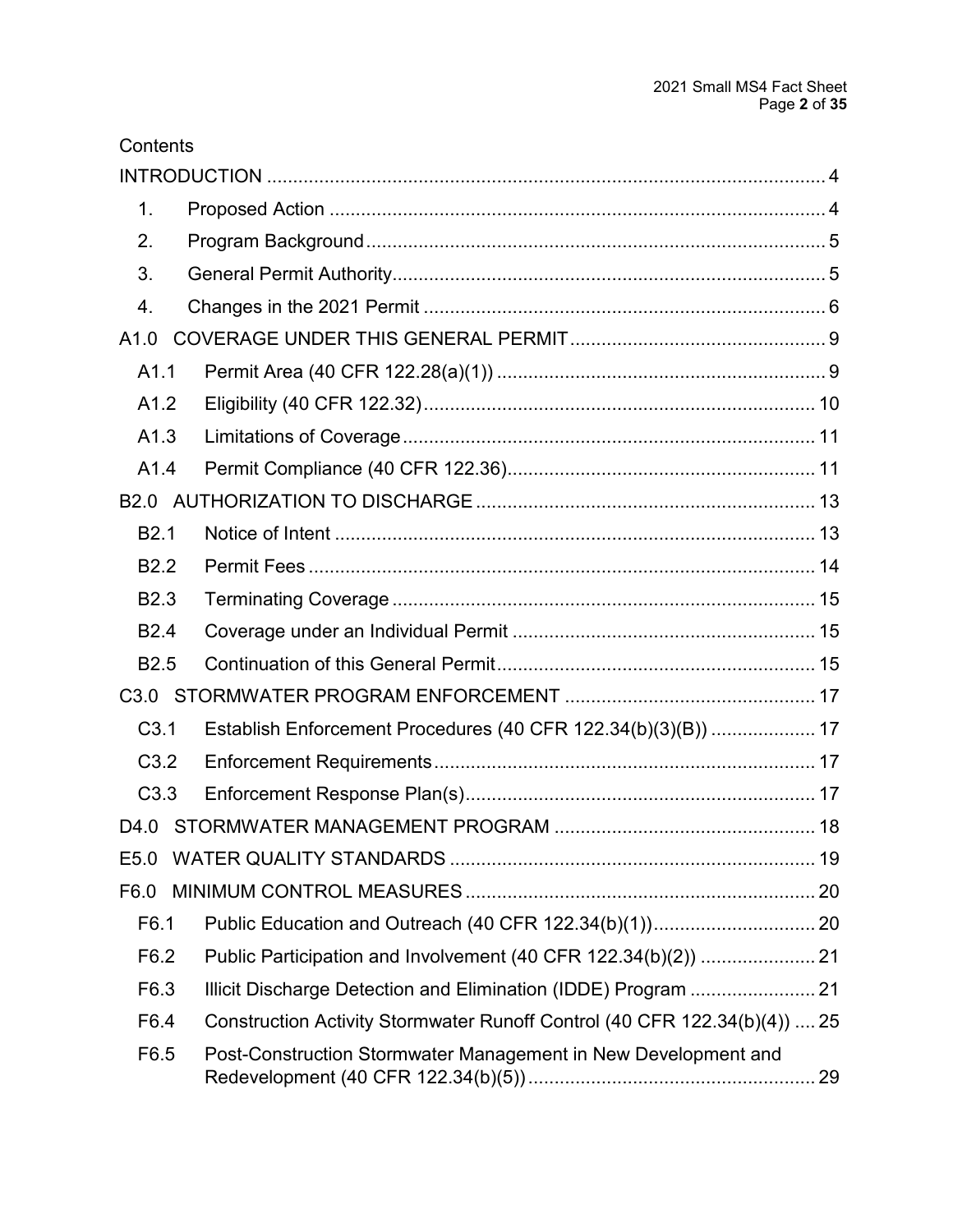| F6.6 | Pollution Prevention and Good Housekeeping for Municipal Operations (40 |  |
|------|-------------------------------------------------------------------------|--|
|      |                                                                         |  |
|      |                                                                         |  |
|      | H8.0 PROGRAM ASSESSMENT, RECORDKEEPING, AND REPORTING  34               |  |
|      |                                                                         |  |
|      |                                                                         |  |
|      |                                                                         |  |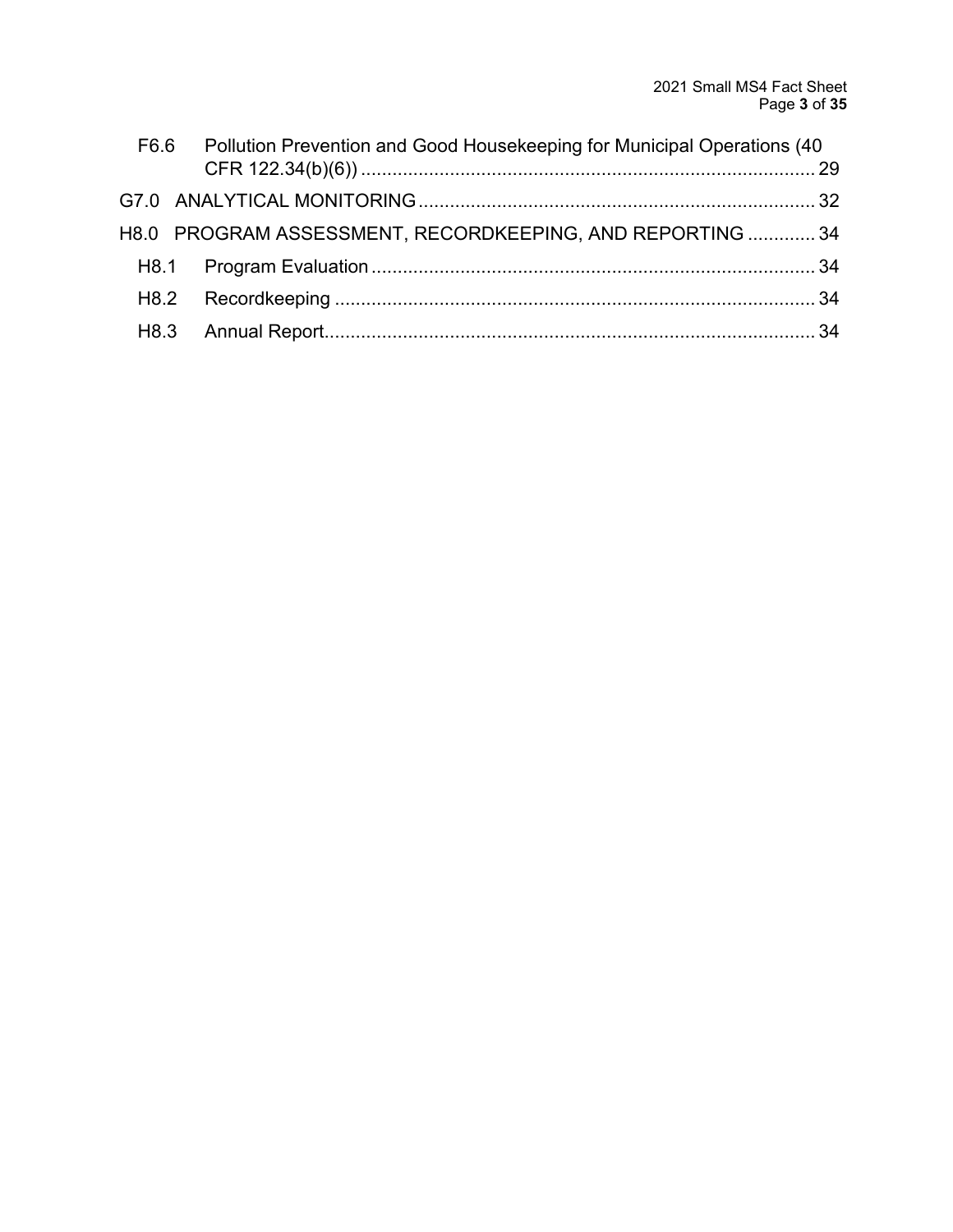#### <span id="page-3-0"></span>**INTRODUCTION:**

#### <span id="page-3-1"></span>**1. September 29, 2021 Permit Modification**

ADEQ modified the July 2020 CGP to implement the State's new Surface Water Protection Program (SWPP) in accordance with A.R.S. Title 49 Chapter 2, Article 3.1. Certain definitions have been updated or introduced to reflect the change. Notably, the terms Protected Surface Water, WOTUS and non-WOTUS protected surface waters are used throughout the permit. Protected Surface Waters means waters of the State listed on the protected surface water list under Section A.R.S. §49-221, Subsection G and all Waters of the United States (WOTUS). WOTUS means a protected surface water that are also navigable waters as defined by Section 502(7) of the Clean Water Act and are federally regulated. Non-WOTUS protected surface water means a protected surface water that is not a WOTUS, and is regulated solely by the State.

For discharges to a WOTUS, any permit noncompliance constitutes a violation of the Clean Water Act; A.R.S. Title 49, Chapter 2, Article 3.1; and A.A.C. Title 18, Chapter 9, Article 9, and is grounds for enforcement action, termination or modification of permit coverage, or denial of a permit renewal application. For discharges to non-WOTUS protected surface waters, any permit non-compliance is enforceable solely by the Arizona Department of Environmental Quality (ADEQ) pursuant to A.R.S. Title 49, Chapter 2, Article 4. The conditions of this permit that regulate discharges to non-WOTUS protected surface waters do not constitute effluent standards or limitations under 33 U.S.C. § 1365.

On August 30, 2021, a District Judge for the District of Arizona issued an order on vacating and remanding the Navigable Waters Protection Rule (NWPR). The order will have the effect of setting Clean Water Act (CWA) regulations in Arizona to those in place prior to the 2015 WOTUS rule revision.

#### **2. Proposed Action**

The Arizona Department of Environmental Quality (ADEQ) is reissuing the Arizona Pollutant Discharge Elimination System (AZPDES) general permit for the discharge of stormwater from Small Municipal Separate Storm Sewer Systems (MS4s) to protected surface waters.

- In preparing the permit, ADEQ held a series of stakeholder meetings with interested parties during the period September 2020 – February 2021.
- In March 2021, an informal draft was presented to the existing small MS4 permittees for informal review and comment period.
- In June 2021, the final draft was published in the A.A.R. for official public comment for 45 days.
- <span id="page-3-2"></span>• The permit was issued on X and effective on X.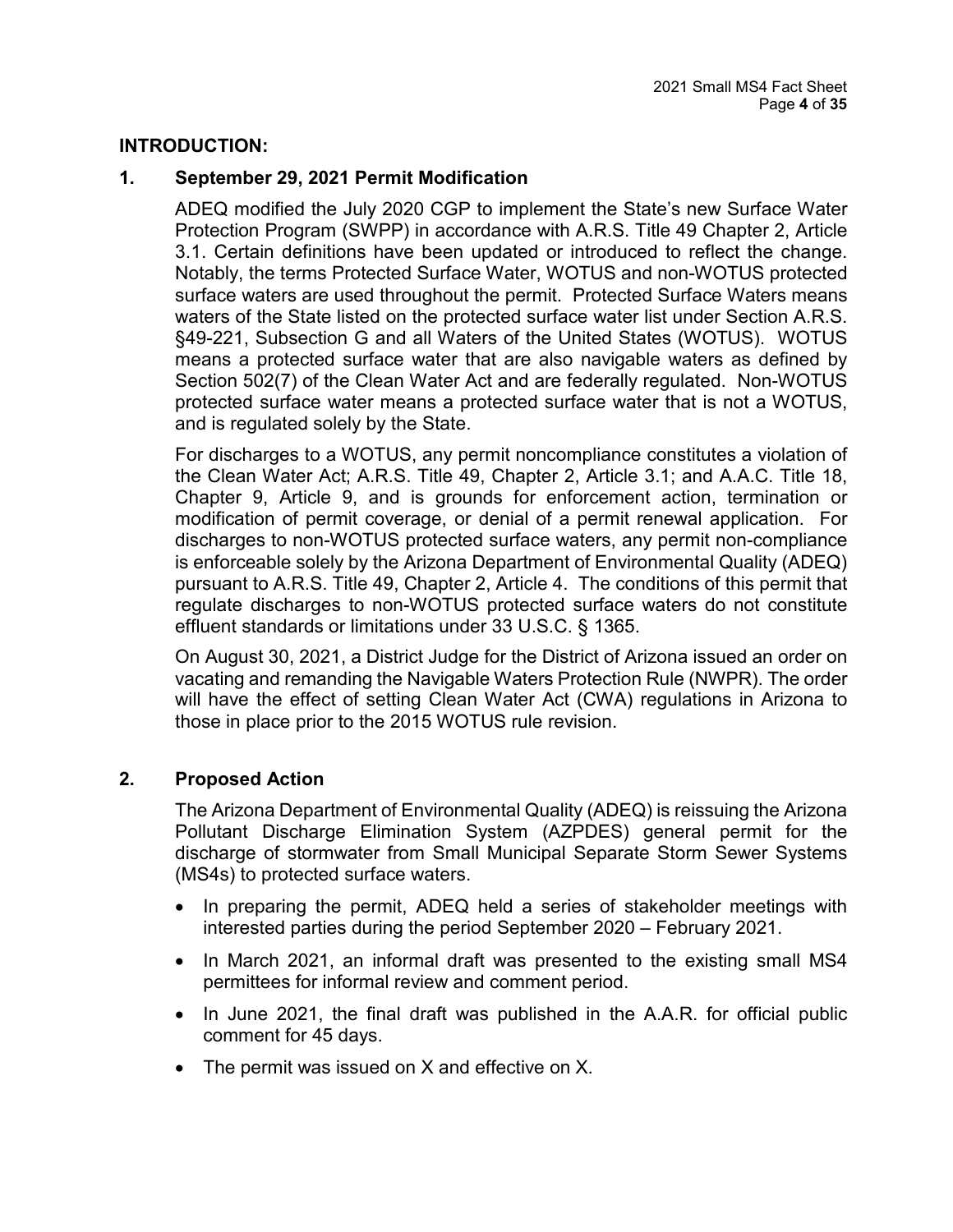### **3. Program Background**

The conditions in this permit are established pursuant to Arizona Administrative Code (A.A.C.), Title 18, Chapter 9, Article 9, C901 and C903, the Department is reissuing a general permit under the Arizona Pollutant Discharge Elimination System (AZPDES), authorizing discharges of pollutants associated with municipal stormwater to the Arizona Protected Surface Waters List, which includes waters of the U.S., pursuant to the federal Clean Water Act and recent amendments to Arizona Revised Statutes title 49-201 *et seq*. that establish a state water protection program. This general permit, AZG2021-002, replaces permit AZG2016-002.

Part 6.0 of the 2021 permit sets forth the requirements for the MS4 to "reduce the discharge of pollutants to the maximum extent practicable, including management practices, control techniques and system, design and engineering methods, and such other provisions as appropriate for the control of such pollutants." (See Section  $402(p)(3)(B)(iii)$  of the CWA.)

ADEQ believes implementation of best management practices (BMPs) designed to control storm water runoff from the MS4 is generally the most appropriate approach for reducing pollutants to satisfy the federal standard of MEP. Pursuant to 40 CFR §122.44(k), the permit contains best management practices (BMPs), including development and implementation of a comprehensive stormwater management program (SWMP) as the mechanism to achieve the required pollutant reductions.

ADEQ's 2016 Small MS4 general permit required small MS4s to develop and implement stormwater management programs (SWMP) designed to control pollutants to the MEP and protect water quality. This 2021 general permit builds on the requirements of the previous general permit.

#### <span id="page-4-0"></span>**4. General Permit Authority**

Section 301(a) of the Act, 33 U.S.C. §1311(a), and Arizona Revised Statute (A.R.S.) §49-255.01 prohibits the discharge of pollutants into protected surface waters, except in compliance with certain sections of the CWA including, among others, Section 402, 33 U.S.C. §1342. Section 402 of the Act provides the Administrator (ADEQ) may issue NPDES permits for discharges of any pollutant into protected surface waters according to such specific terms and conditions as the Administrator may require. Although such permits are generally issued to individual discharges, ADEQ's regulations authorize the issuance of "general permits" to cover one (1) or more categories or subcategories of discharges, including stormwater point source discharges, within a geographic area (see 40 CFR §122.28(a)(1) and (2)(i)). Violations of a general permit condition constitute a violation of the CWA and may subject the discharger to the enforcement remedies provided in both State and Federal law, including injunctive relief and penalties.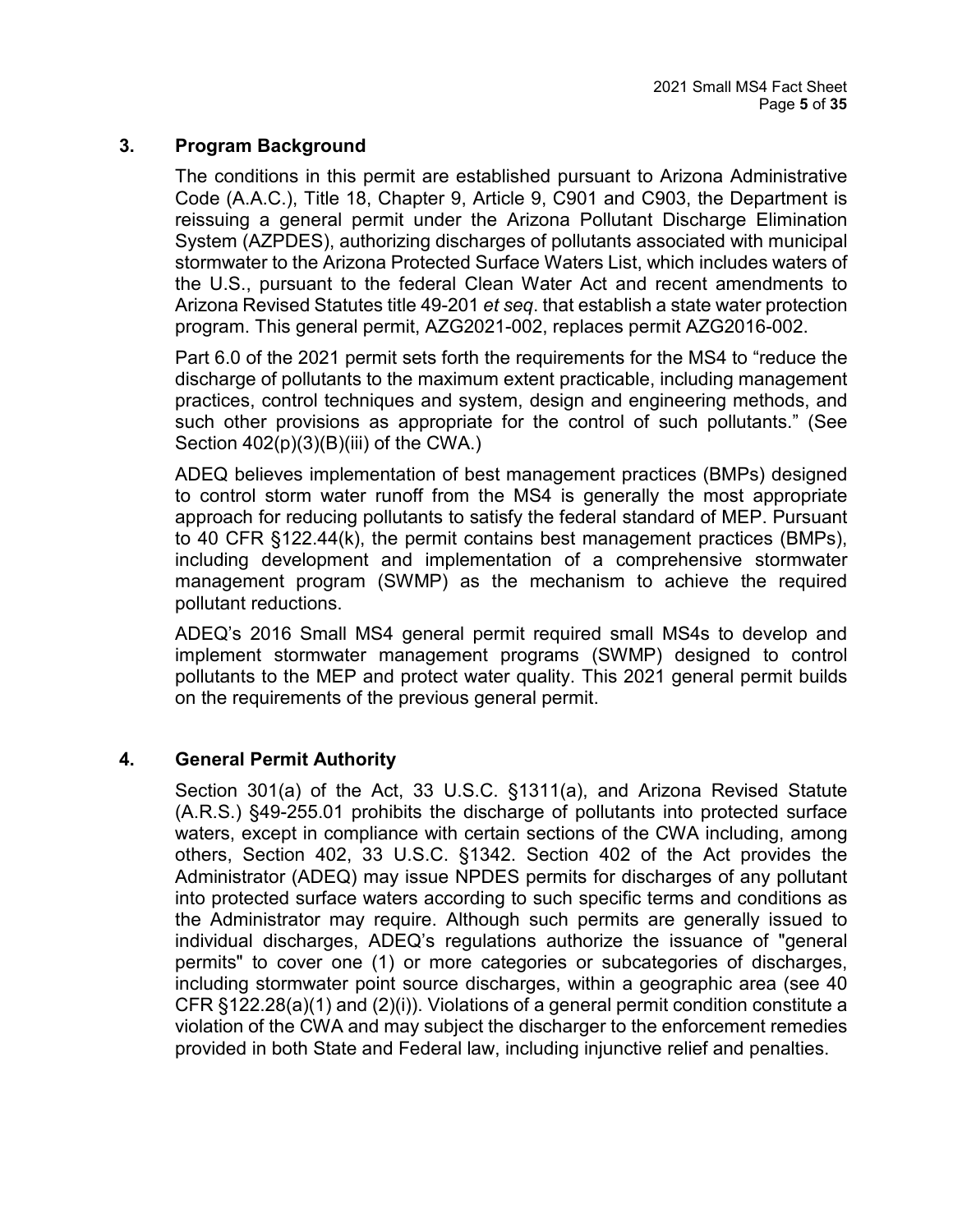## <span id="page-5-0"></span>**5. Changes in the 2021 Permit**

The table below identifies areas of the 2021 permit that have been changed:

| <b>Permit Section</b>        | 2016 Permit                                                                                                                 | 2021 Permit                                                                                                                                                                                                                                                                                                       | <b>Reason for Change</b>                                                                                                                                                                                                                                                     |
|------------------------------|-----------------------------------------------------------------------------------------------------------------------------|-------------------------------------------------------------------------------------------------------------------------------------------------------------------------------------------------------------------------------------------------------------------------------------------------------------------|------------------------------------------------------------------------------------------------------------------------------------------------------------------------------------------------------------------------------------------------------------------------------|
| Eligibility                  | The amount of time<br>allotted to complete<br>permit requirements<br>varied and were<br>scattered throughout<br>the permit. | For all requirements,<br>existing permittees<br>have one (1) year from<br>the effective date of<br>the permit to update<br>their SWMP to meet<br>the 2021<br>requirements; New<br>permittees have two<br>(2) years after<br>obtaining permit<br>coverage to implement<br>a SWMP to meet the<br>2021 requirements. | This change is meant<br>to provide consistency<br>and clarity on the<br>amount of time a<br>permittee has to<br>complete a permit<br>requirement, to be in<br>compliance with the<br>2021 permit.                                                                            |
| Non-Stormwater<br>discharges | Section 1.3 in the<br>2016 permit                                                                                           | Moved in its entirety to<br><b>IDDE Section 6.3</b>                                                                                                                                                                                                                                                               | Non-Stormwater<br>discharges are part of<br>the IDDE Program and<br>this section is being<br>moved to keep IDDE<br>requirements in the<br>same permit section.                                                                                                               |
| Limitations of<br>Coverage   | Discharges to<br>impaired waters and<br><b>OAWs</b>                                                                         | Added not-attaining<br>waters throughout the<br>permit                                                                                                                                                                                                                                                            | ADEQ added not-<br>attaining waters to this<br>permit to ensure that<br>permittees are aware<br>that not-attaining<br>waters is a category of<br>impaired waters and<br>analytical monitoring<br>of stormwater<br>discharges to not-<br>attaining waters may<br>be required. |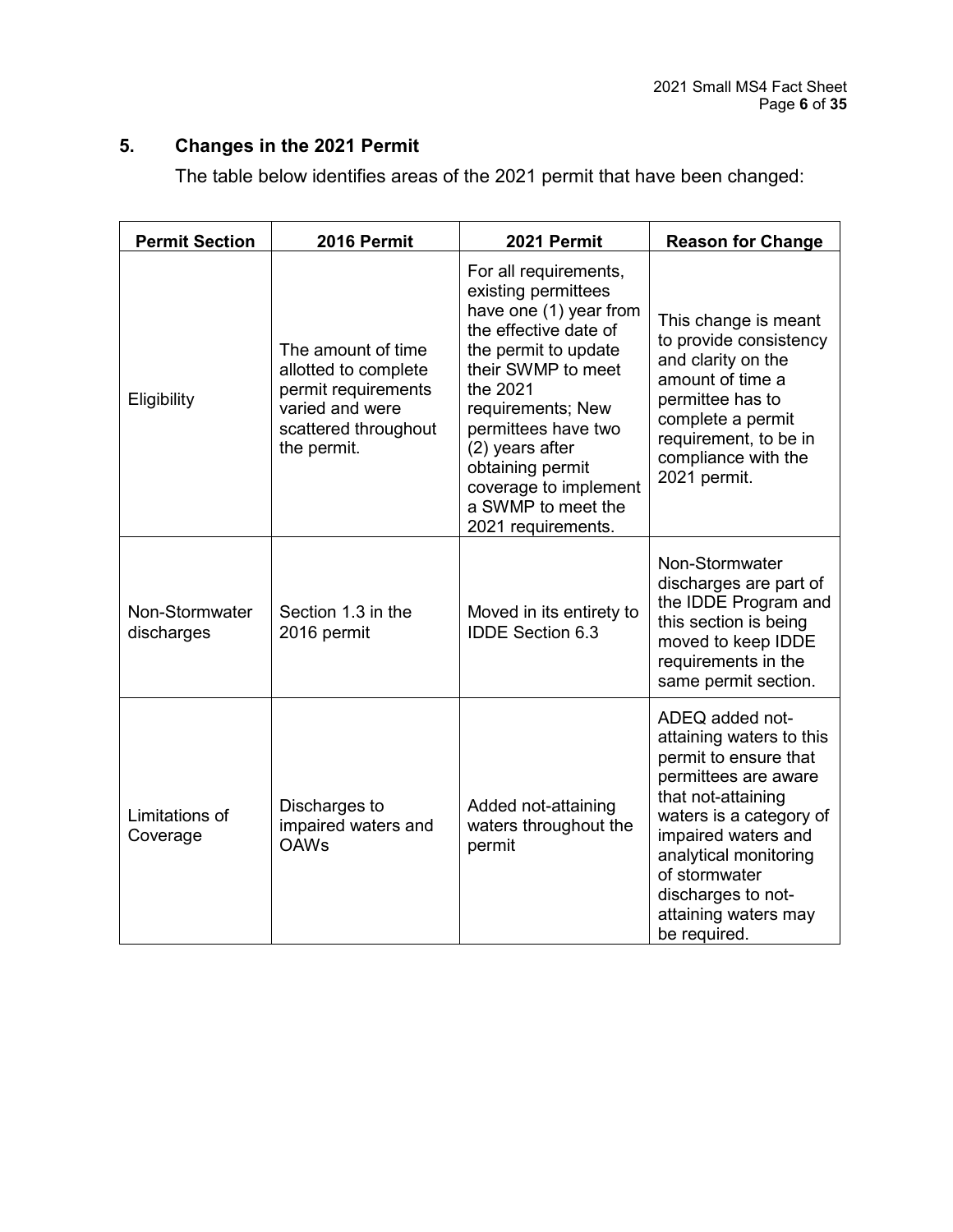| Notice of Intent<br>(see Table B2.1<br>for a description<br>of the difference<br>between a Two-<br>Step and<br>Comprehensive<br>Type permits) | The 2016 permit was<br>written as a Two-Step<br>Permit, meaning that<br>permittees had to<br>explain, in detail, what<br>BMPs they would be<br>using for each of the<br>(6) MCMs. ADEQ had<br>to review the NOI,<br>then publicly notice<br>the NOI for a 30-day<br>comment period,<br>address any<br>comments, before<br>issuing the NOI. | The 2021 permit is<br>written as a<br><b>Comprehensive Type</b><br>Permit and only<br>requires basic<br>information in the NOI.<br>The permittee signs<br>the NOI, agreeing to<br>complete the<br>requirements in the<br>permit. The steps of<br>ADEQ approval and<br>public notice are no<br>longer necessary and<br>the NOI is approved<br>upon receipt. | ADEQ held multiple<br>outreach events to<br>stakeholders<br>discussing the<br>differences in the<br>reporting between the<br>two permit types.<br>Overall, MS4s agreed<br>that the NOI<br>associated with a<br>Comprehensive Type<br>Permit would be<br>easier to complete,<br>and less time<br>consuming to the MS4<br>and to ADEQ. |
|-----------------------------------------------------------------------------------------------------------------------------------------------|--------------------------------------------------------------------------------------------------------------------------------------------------------------------------------------------------------------------------------------------------------------------------------------------------------------------------------------------|------------------------------------------------------------------------------------------------------------------------------------------------------------------------------------------------------------------------------------------------------------------------------------------------------------------------------------------------------------|--------------------------------------------------------------------------------------------------------------------------------------------------------------------------------------------------------------------------------------------------------------------------------------------------------------------------------------|
| <b>Storm Sewer</b><br>Mapping                                                                                                                 | Section 4.0 in the<br>2016 permit                                                                                                                                                                                                                                                                                                          | Moved in its entirety to<br><b>IDDE Section 6.3</b>                                                                                                                                                                                                                                                                                                        | <b>Storm Sewer Mapping</b><br>is a key requirement in<br><b>IDDE</b> and this section<br>is being moved to<br>keep all IDDE<br>requirements in one<br>location in the permit                                                                                                                                                         |
| Minimum Control<br><b>Measures</b>                                                                                                            | Requirements are<br>incorporated in<br>Section 6                                                                                                                                                                                                                                                                                           | Created a specific<br>section (section 6) for<br><b>MCMs</b>                                                                                                                                                                                                                                                                                               | Created separate<br>section for the six (6)<br>MCMs to provide<br>clarity and consistency                                                                                                                                                                                                                                            |
| <b>MCM 1 Public</b><br><b>Education and</b><br>Outreach                                                                                       | The 2016 permit<br>provided text of permit<br>requirements                                                                                                                                                                                                                                                                                 | The 2021 permit<br>provides actual target<br>groups and topics that<br>meet the permit<br>requirements                                                                                                                                                                                                                                                     | This approach has<br>been used in the<br><b>AZPDES Individual</b><br>MS4 permits and was<br>included for<br>consistency                                                                                                                                                                                                              |
| <b>MCM 2 Public</b><br>Participation and<br>Involvement                                                                                       | The permit language<br>encouraged<br>permittees to post<br>their SWMP on their<br>website                                                                                                                                                                                                                                                  | This permit language<br>requires permittees to<br>post their SWMP and<br>annual report on their<br>website                                                                                                                                                                                                                                                 | Public participation in<br>the creation, review,<br>and modification of the<br>SWMP is key to<br>having a successful<br>stormwater program                                                                                                                                                                                           |
| MCM 3 IDDE                                                                                                                                    | The 2016 permit<br>included the<br>identification of at                                                                                                                                                                                                                                                                                    | The visual monitoring<br>reporting requirement<br>was removed from the                                                                                                                                                                                                                                                                                     | ADEQ determined that<br>the data received in<br>the DMR from wet                                                                                                                                                                                                                                                                     |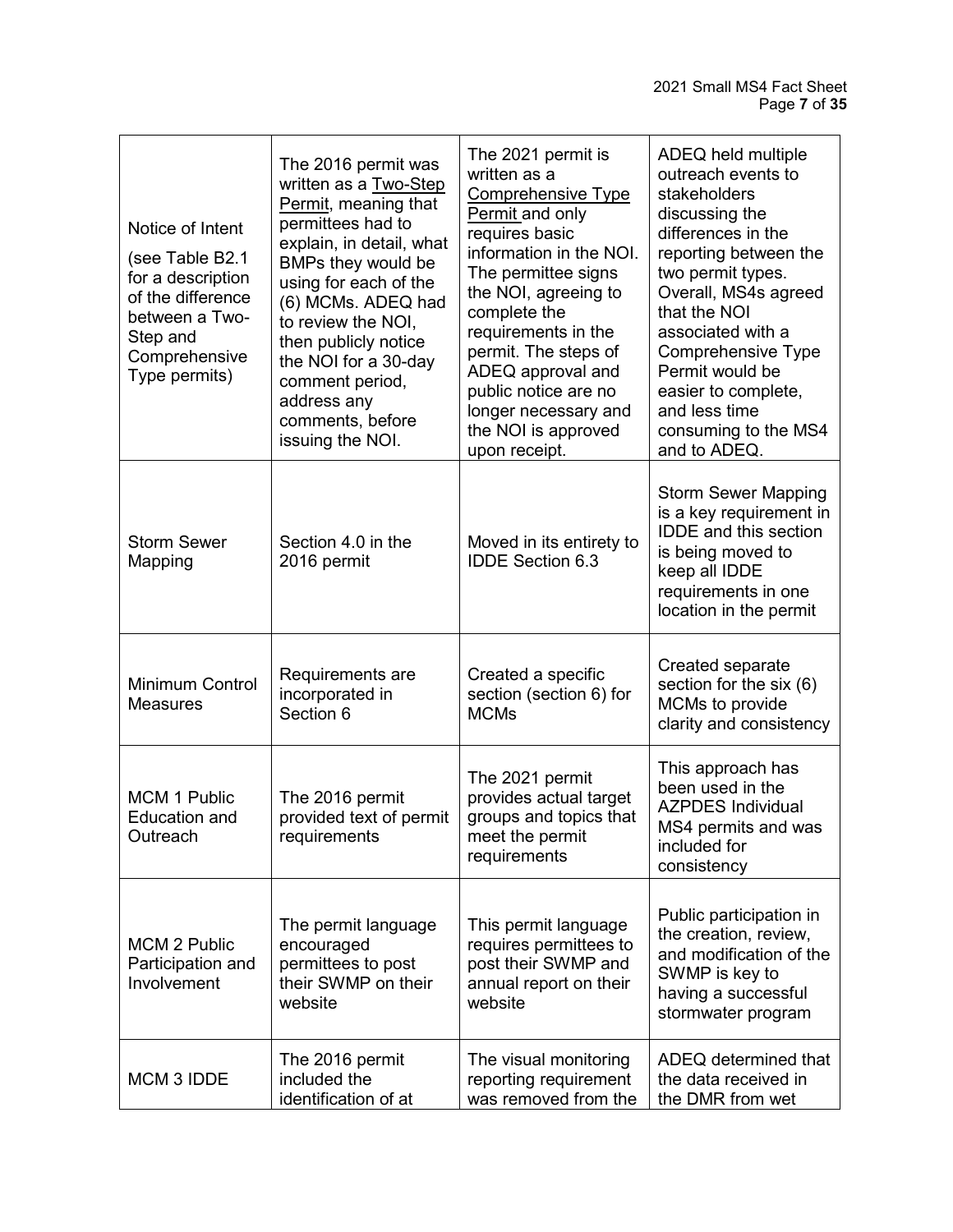|                                             | least(5)<br>representative outfalls<br>for wet weather visual<br>monitoring. Data from<br>this monitoring was<br>submitted with the<br>annual report in a<br>DMR. | 2021 permit. Analytical<br>monitoring may be<br>required for<br>discharges to<br>impaired, not-attaining<br>or outstanding AZ<br>waters.                                                                                    | weather visual<br>monitoring was not<br>useful in determining if<br>pollutants were being<br>discharged along with<br>stormwater.                                                                                                          |
|---------------------------------------------|-------------------------------------------------------------------------------------------------------------------------------------------------------------------|-----------------------------------------------------------------------------------------------------------------------------------------------------------------------------------------------------------------------------|--------------------------------------------------------------------------------------------------------------------------------------------------------------------------------------------------------------------------------------------|
| MCM 3 IDDE                                  | The 2016 permit<br>suggested that all<br>outfalls should be<br>inspected during the<br>permit term to identify<br>and eliminate any dry<br>weather discharges     | In the 2021 permit, the<br>requirement has been<br>changed to inspect at<br>least 20% of all<br>outfalls each year of<br>the permit term,<br>identifying wet and dry<br>weather illicit<br>discharges                       | This change is due, in<br>part, to the removal of<br>wet weather visual<br>monitoring. The focus<br>is on inspecting<br>outfalls and identifying<br>illicit discharges, wet<br>or dry weather.                                             |
| MCM 3 IDDE                                  | In the 2016 permit, the<br>permittee was<br>required to submit a<br>list of "non-filers" in<br>the annual report                                                  | The 2021 permit<br>requires permittees to<br>send an email to<br>ADEQ when a "non-<br>filer" is identified.                                                                                                                 | This change will<br>enable ADEQ to<br>provide outreach and<br>permit assistance to<br>"non-filers" as they are<br>identified throughout<br>the year.                                                                                       |
| Section 7<br>Characterization<br>Monitoring | N/A                                                                                                                                                               | Characterization<br><b>Monitoring for Priority</b><br>Pollutants as defined<br>by the EPA are<br>included in this permit<br>with reporting to<br>ADEQ by the end of<br>the 2 <sup>nd</sup> permit year<br>(September 2023). | The addition of<br>analytical monitoring<br>of Priority Pollutants to<br>the small MS4 permit<br>will allow ADEQ to<br>establish a baseline of<br>pollutants conveyed in<br>stormwater across the<br>state.                                |
| Section 7<br>Analytical<br>Monitoring       | In the 2016 permit,<br>data from analytical<br>monitoring of<br>discharges to<br>impaired, or OAWs<br>were submitted on a<br>DMR with the annual<br>report.       | In the 2021 permit,<br>data from analytical<br>monitoring should be<br>submitted in a timely<br>manner (30 days) after<br>the MS4 receives the<br>data from a lab (or<br>collects the data in<br>stream).                   | Receiving data for<br>discharges to<br>impaired/not-attaining<br>and OAWs in a timely<br>manner will allow<br>ADEQ to evaluate any<br>exceedances and<br>work with the<br>permittee to eliminate<br>pollutants discharging<br>from the MS4 |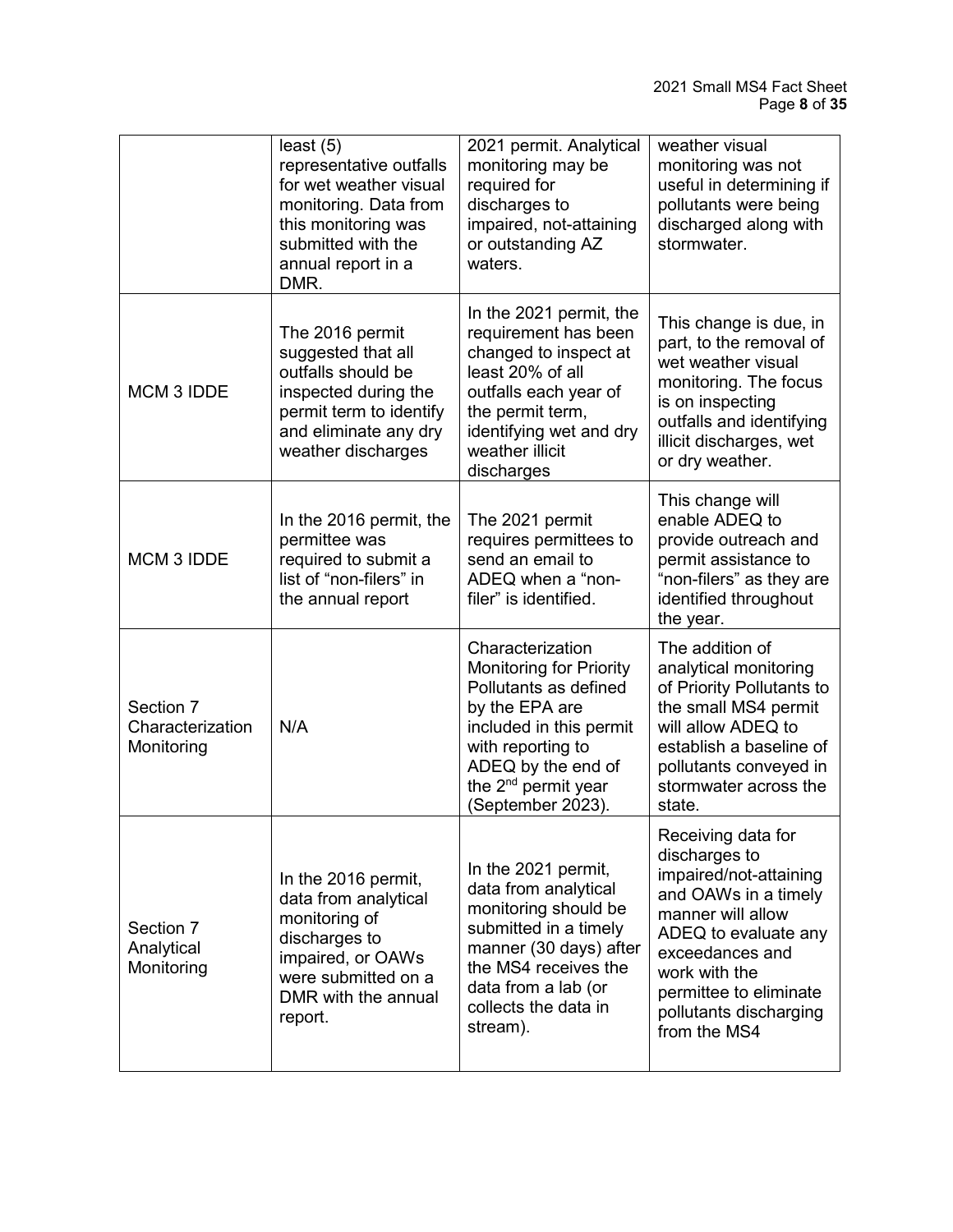| <b>Annual Report</b> | The 2016 permit was<br>written as a Two-Step<br>Permit, meaning that<br>in the annual report,<br>permittees had to<br>explain, in detail, how<br>they met the<br>requirements using<br>the BMPs they had<br>previously identified in<br>the NOI. | The 2021 permit is<br>written as a<br><b>Comprehensive Type</b><br>Permit and only<br>requires basic<br>information in the<br>Annual Report. There<br>are fewer questions in<br>this annual report with<br>Yes or No answers,<br>instead of long,<br>freeform text. | ADEQ held multiple<br>outreach events to<br>stakeholders<br>discussing the<br>differences in the<br>reporting between the<br>two permit types.<br>Overall, MS4s agreed<br>that the annual report<br>associated with a<br>Comprehensive Type<br>Permit would be<br>easier to complete,<br>and less time<br>consuming to the MS4<br>and to ADEQ. |
|----------------------|--------------------------------------------------------------------------------------------------------------------------------------------------------------------------------------------------------------------------------------------------|---------------------------------------------------------------------------------------------------------------------------------------------------------------------------------------------------------------------------------------------------------------------|------------------------------------------------------------------------------------------------------------------------------------------------------------------------------------------------------------------------------------------------------------------------------------------------------------------------------------------------|
|----------------------|--------------------------------------------------------------------------------------------------------------------------------------------------------------------------------------------------------------------------------------------------|---------------------------------------------------------------------------------------------------------------------------------------------------------------------------------------------------------------------------------------------------------------------|------------------------------------------------------------------------------------------------------------------------------------------------------------------------------------------------------------------------------------------------------------------------------------------------------------------------------------------------|

## <span id="page-8-0"></span>**A1.0 COVERAGE UNDER THIS GENERAL PERMIT**

#### <span id="page-8-1"></span>**A1.1 Permit Area** (40 CFR 122.28(a)(1))

This permit is available to eligible MS4 operators seeking authorization to discharge stormwater and allowable non-stormwater from small MS4s.

A MS4 is a conveyance or system of conveyances (including roads with drainage systems, municipal streets, catch basins, curbs, gutters, ditches, man-made channels, or storm drains):

- a. Owned or operated by a State, city, town, borough, county, parish, district, association, or other public body (created by or pursuant to State law) having jurisdiction over disposal of sewage, industrial wastes, stormwater, or other wastes, including special districts under State law such as a sewer district, flood control district or drainage district, or similar entity, or a designated and approved management agency under section 208 of the Clean Water Act (33 U.S.C. 1288) that discharges to protected surface waters;
- b. Designed or used for collecting or conveying stormwater;
- c. Which is not a combined sewer; and
- d. Which is not part of a Publicly Owned Treatment Works.

This term includes systems similar to separate storm sewer systems in municipalities, such as military bases, large hospital or prison complexes, and highways and other thoroughfares. The term does not include separate storm sewers in discrete areas, such as individual buildings.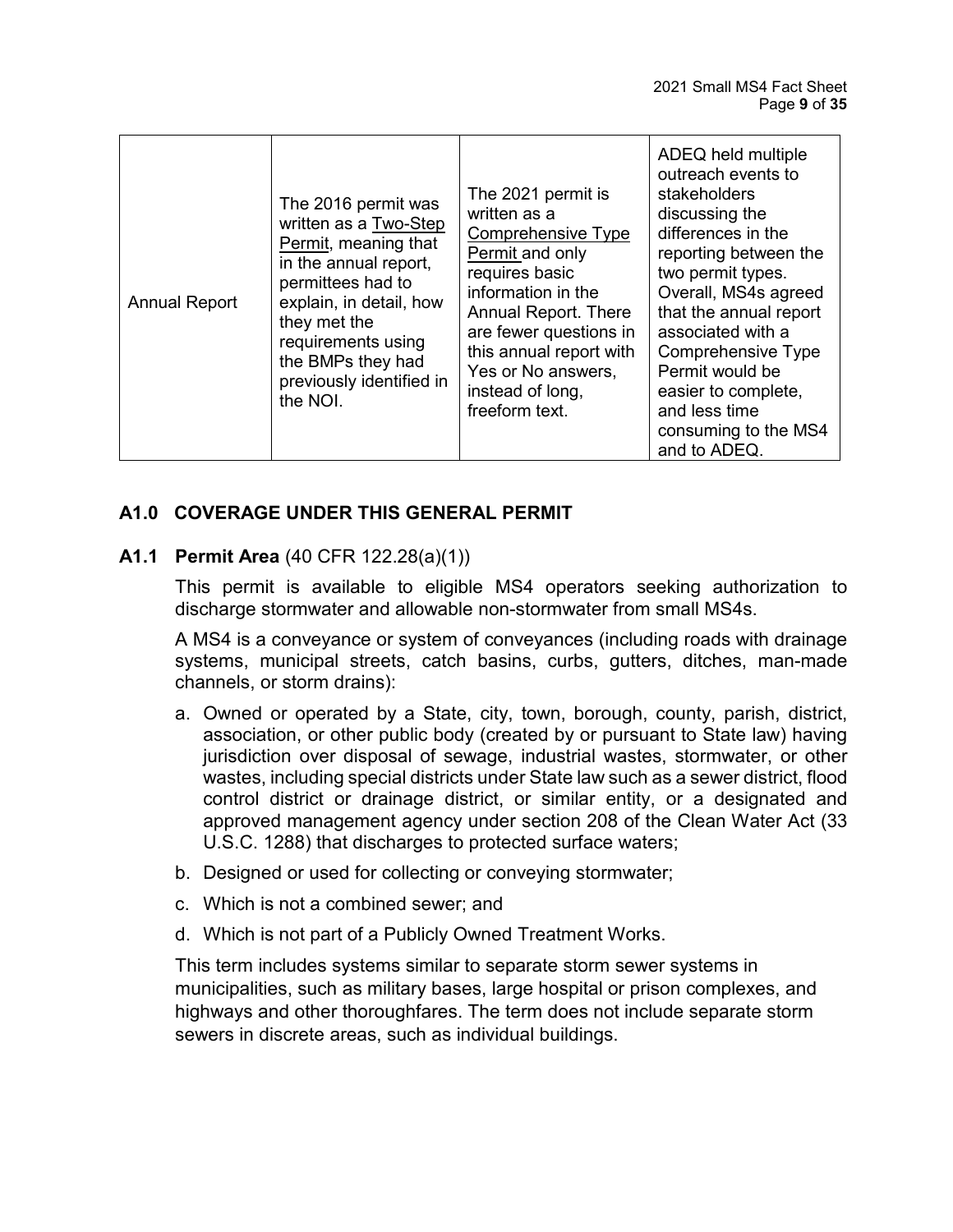### **Regulated Small MS4s**

This general permit is issued to provide coverage for existing and new MS4s. Existing MS4s (those that obtained coverage under Arizona's small MS4 general permit, AZG2021-001) include:

| Apache Junction        | <b>Arizona State University</b> | Avondale                 |
|------------------------|---------------------------------|--------------------------|
| <b>Buckeye</b>         | Camp Verde                      | Carefree                 |
| Casa Grande            | <b>Cave Creek</b>               | Chandler                 |
| <b>Cochise County</b>  | Coconino County                 | Cottonwood               |
| Davis Monthan AFB      | Douglas                         | El Mirage                |
| Flagstaff              | <b>Fountain Hills</b>           | Gilbert                  |
| Goodyear               | Guadalupe                       | Lake Havasu City         |
| <b>Litchfield Park</b> | Luke ARB                        | Marana                   |
| Maricopa County        | Mohave County                   | <b>Nogales</b>           |
| Northern Arizona Univ. | Oro Valley                      | Paradise Valley          |
| Peoria                 | <b>Pinal County</b>             | Prescott                 |
| <b>Prescott Valley</b> | <b>Queen Creek</b>              | Sedona                   |
| Sierra Vista           | South Tucson                    | <b>Surprise</b>          |
| University of Arizona  | Veteran's Hospital - Phx        | Veteran's Hospital - Tuc |
| Yavapai County         | Youngtown                       | Yuma                     |
| <b>Yuma County</b>     |                                 |                          |

Additional MS4s may be subject to coverage under this permit based on a more recent census, as determined by the U.S. Census Bureau, or be designated a regulated MS4 by the director of ADEQ pursuant to A.A.C. R18-9-A902(D).

## <span id="page-9-0"></span>**A1.2 Eligibility** (40 CFR 122.32)

This permit authorizes municipal stormwater discharges from small MS4s, when in compliance with permit conditions, except those excluded under Limitations on Coverage of the permit. Coverage under this permit is authorized for municipal stormwater discharges from the permitted area.

In order to reduce redundancy and avoid inconsistent timeframe requirements in various sections of this permit, Part 1.2 introduces two timeframe requirements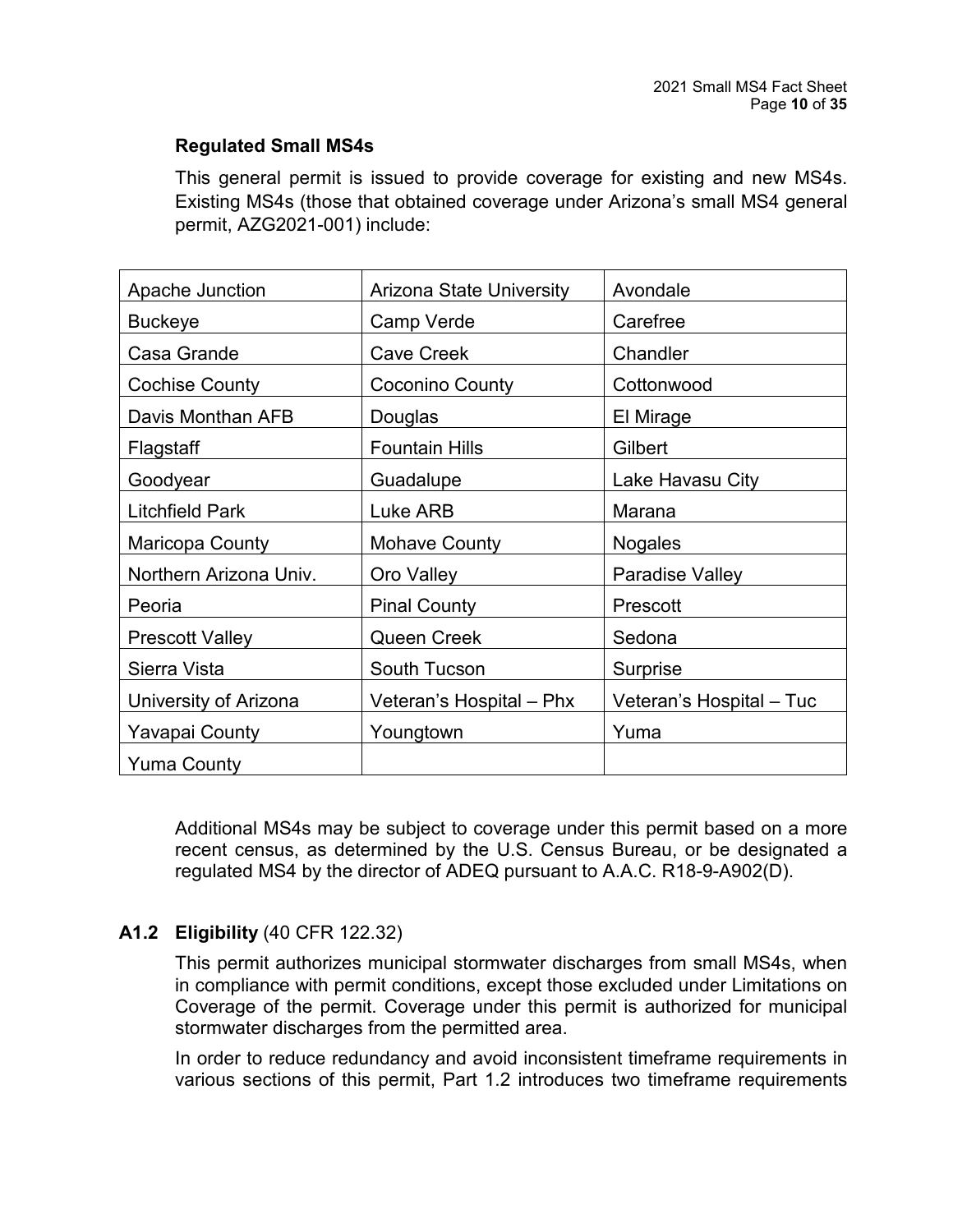that are applicable to all permitting requirements for this permitting cycle (2021 – 2026):

- 1. Existing permittees shall implement all requirements of this permit within one (1) year of the effective date of the permit.
- 2. New permittees shall implement all requirements of this permit within two (2) years of obtaining permit coverage. During the first two permit years, new permittees may request, in writing to ADEQ, a one-time extension of one (1) additional year to complete a specific permit requirement. Requests should be emailed to **AZPDES@azdeq.gov**

## <span id="page-10-0"></span>**A1.3 Limitations of Coverage**

This general permit does not authorize:

- a. Discharges Mixed with Non-Stormwater. Stormwater discharges that are mixed with non-stormwater sources, other than those identified in, and in compliance with, the permit are prohibited. Non-stormwater discharges that are authorized under a different NPDES/AZPDES permit may be co-mingled with discharges authorized under this permit.
- b. Discharges Covered by Another Permit. Stormwater discharges associated with construction activity, industrial activity or that are covered under an individual permit or discharges required to be covered under an alternative general permit are prohibited.
- c. Discharging into Impaired Waters, Not-attaining Waters or Outstanding Arizona Waters (OAWs): The permittee shall include provisions in the SWMP that are consistent with the assumptions and requirements of the total maximum daily load (TMDL) and are protective of water quality. In cases where a TMDL has not been established for a 303(d) listed water that receives municipal stormwater, the permittee must address control of pollutants of concern such as oil, grease, sediment, pesticides and metals, and any other contaminants known to be common in municipal stormwater runoff. Visit ADEQ's website for current listings of impaired and not-attaining waters or OAWs at [www.azdeq.gov.](http://www.azdeq.gov/)
- d. Discharges Causing Degradation. Discharges must be consistent with Arizona's anti-degradation policy. This policy addresses the degradation of waters that occurs due to a discharge. In the future, determination of consistency with this policy may involve ambient water monitoring or discharge monitoring.

## <span id="page-10-1"></span>**A1.4 Permit Compliance** (40 CFR 122.36)

Non-compliance with any requirement of this permit constitutes a violation of the permit and may result in an enforcement action, including injunctive relief and/or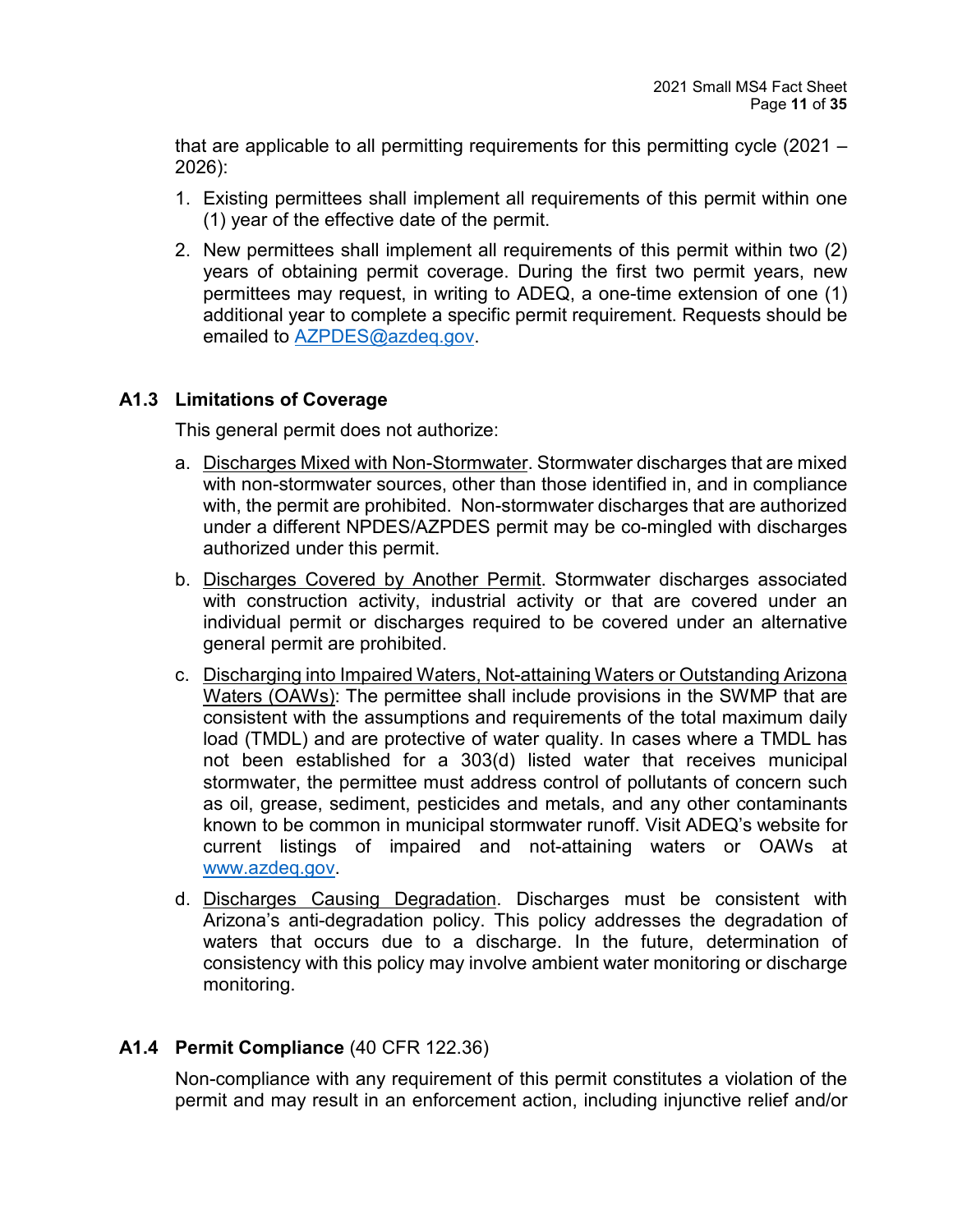<span id="page-11-0"></span>penalties under state and federal laws. For provisions specifying a timeframe to remedy noncompliance, the initial failure constitutes a violation of the permit and the CWA; and subsequent failure to remedy such deficiencies within the specified timeframe, constitutes an independent and additional violation of the CWA.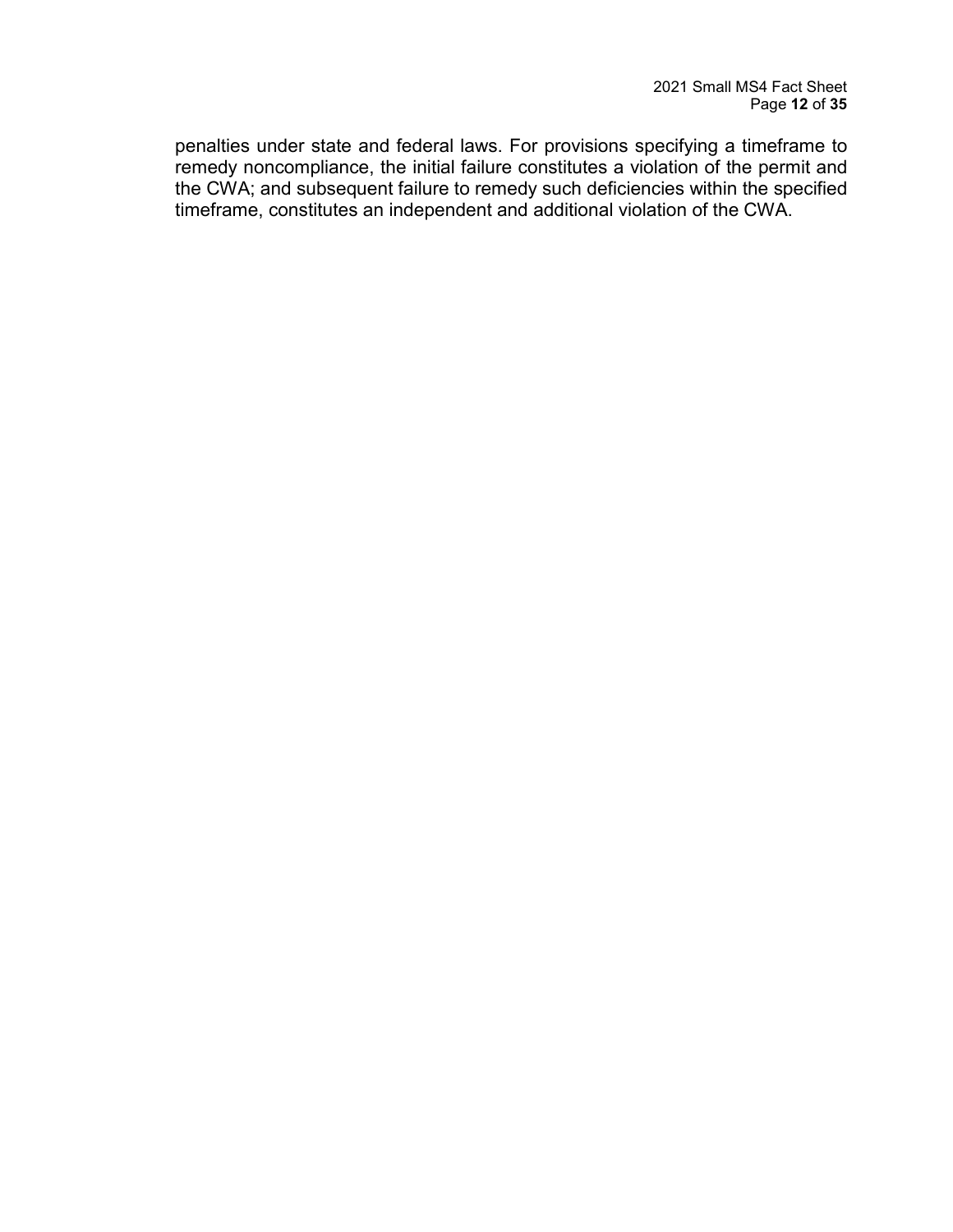## **B2.0 AUTHORIZATION TO DISCHARGE**

In order for a small MS4 to retain authorization to discharge, the operator must submit a complete and accurate Notice of Intent (NOI) containing the information specified in the permit and the ADEQ issued NOI form. The NOI must be signed in accordance with the requirements of Part 9.9 of the permit's standard conditions, and submitted to ADEQ with 60 days from the permit effective date.

Regulated Small MS4 operators who do not submit a complete NOI within 60 days of the effective date of the permit do not have coverage. Any stormwater discharge until the NOI is submitted and authorization is issued by ADEQ is a violation of A.R.S. 49-255.01.

#### <span id="page-12-0"></span>**B2.1 Notice of Intent**

The Notice of Intent (NOI) in the draft permit reads, in its entirety, as follows:

- 1. A person seeking authorization to discharge under this general permit shall submit to the department a complete and accurate Notice of Intent (NOI) on a form provided by the department and includes, at a minimum, the following information:
	- a. Name of MS4;
	- b. Operator name and title;
	- c. Mailing address;
	- d. Annual fee billing information;
	- e. Contact person;
	- f. Contact information;
	- g. Estimated population of regulated area (based on most recent decennial census by the Bureau of Census);
	- h. Receiving water(s);
	- i. The number of outfalls that discharge to a receiving water; and
	- j. Outfall name or identification, for outfalls required in "i," above.

For this 2021 permit, ADEQ proposed a comprehensive type permit, necessitating a change in the NOI. The table below explains the differences between the two permit types: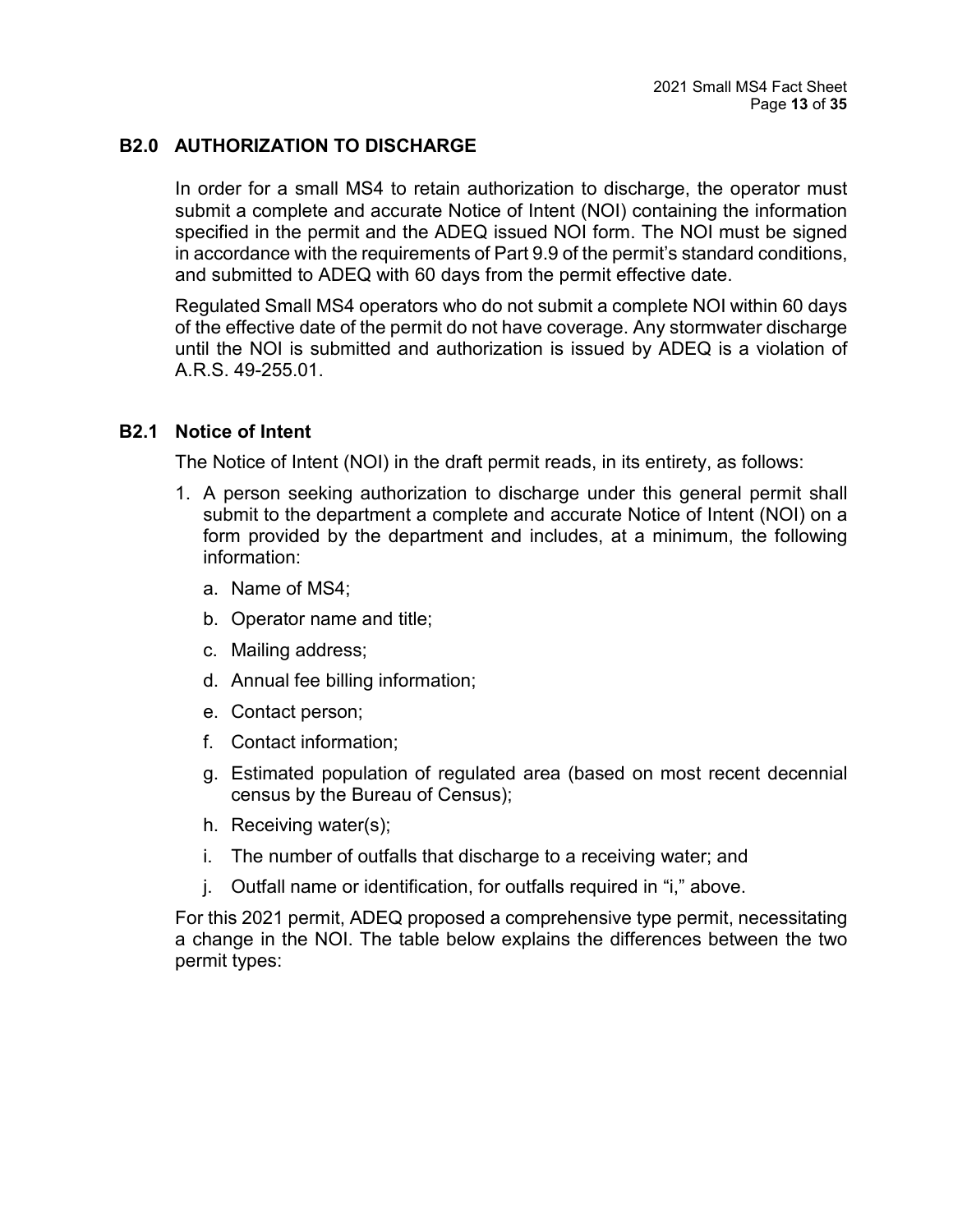| <b>Comprehensive General Permit</b>                                                      | <b>Two-Step General Permit</b>                                                                                                                         |  |
|------------------------------------------------------------------------------------------|--------------------------------------------------------------------------------------------------------------------------------------------------------|--|
| All requirements must be identified in the<br>permit                                     | Some requirements are established during a<br>second permitting step                                                                                   |  |
| NOI-only basic information required                                                      | NOI-more detailed information required in<br>order to provide the basis for the additional<br>requirements                                             |  |
|                                                                                          | Authorization process - requires second step<br>after each MS4 submits NOI:                                                                            |  |
|                                                                                          | 1. Review of NOI information                                                                                                                           |  |
| Authorization process -simple (ensure<br>eligibility and completeness of info in<br>NOI) | 2. Propose additional permit conditions based<br>on NOI information -public notice, 30-day<br>comment period, opportunity to request public<br>hearing |  |
|                                                                                          | 3. Respond to significant comments received                                                                                                            |  |
|                                                                                          | 4. Authorize MS4 subject to the additional<br>requirements                                                                                             |  |
|                                                                                          | 5. Authorization requirements should be<br>spelled out in permit                                                                                       |  |

## **Table B2.1 Comprehensive Permit Type vs. Two Step Permit Type**

#### <span id="page-13-0"></span>**B2.2 Permit Fees**

Small MS4 permittees are subject to initial and annual fees pursuant to Arizona Administrative Code, Title 18, Chapter 14, Article 1. Permittees must submit their appropriate fee (based on population of permitted area) with their NOI pursuant to A.A.C. R18-14-109.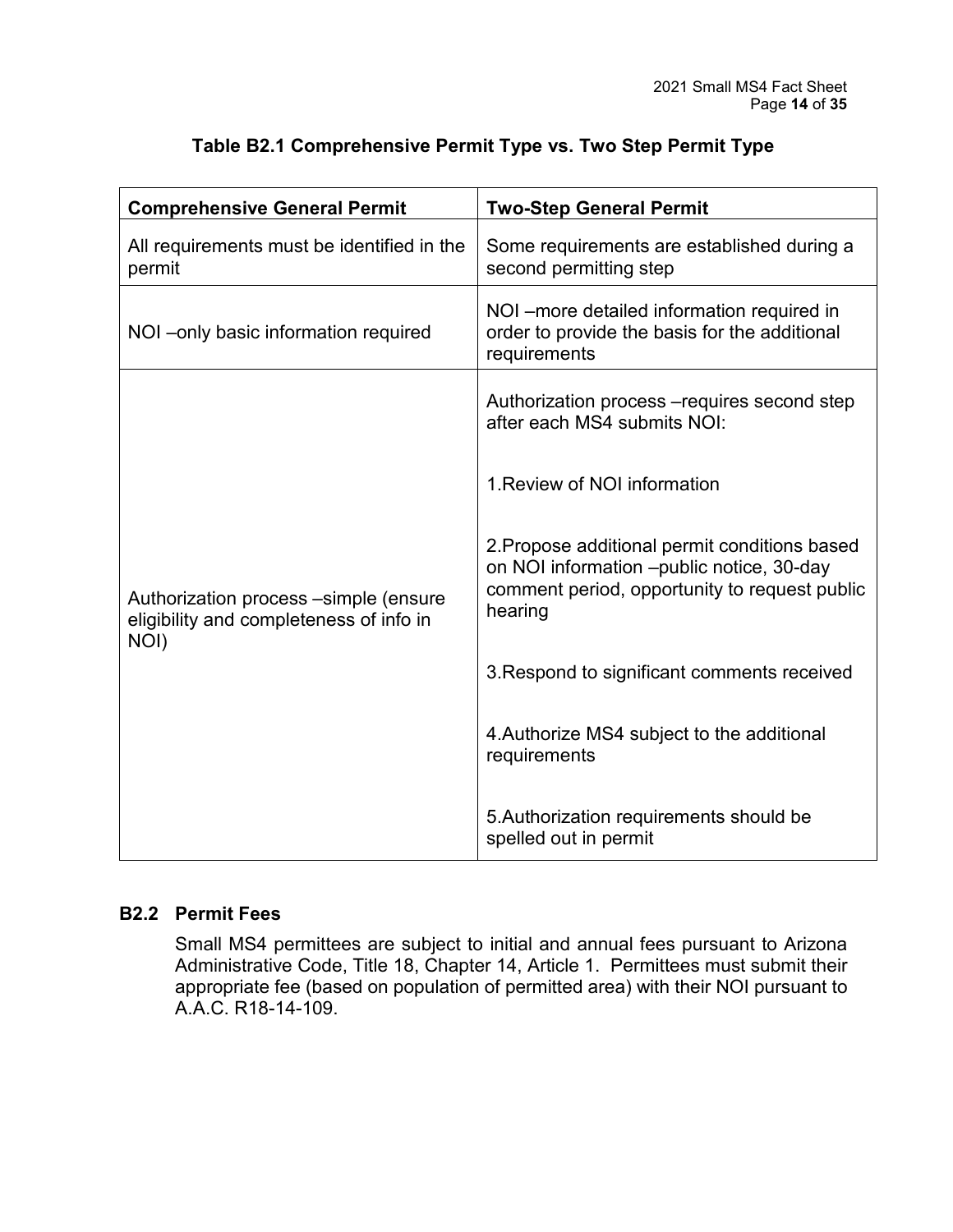### <span id="page-14-0"></span>**B2.3 Terminating Coverage**

The operator of a small MS4 covered by this general permit may submit a Notice of Termination (NOT) to terminate permit coverage if there are no longer discharges to protected surface waters. If the operator fails to obtain coverage under an alternative permit issued by ADEQ or U.S. EPA for municipal stormwater discharges, the operator will be considered to be discharging without a permit and in violation of state and federal law.

## <span id="page-14-1"></span>**B2.4 Coverage under an Individual Permit**

Pursuant to A.A.C. R18-9-C902, a person may request, or be required by the director, to obtain coverage under an individual permit.

ADEQ will notify a MS4 operator that they must apply for an individual permit on a case-by-case basis if the department determines that the operator does not meet the conditions for coverage under the general permit. A situation that might trigger such a determination would be that the proposed discharge might cause or contribute to an exceedance of an applicable water quality standard. In some cases, ADEQ may allow the operator to proceed with coverage under the general permit provided additional control measures designed to address the specific issues at hand are adopted. Additionally, operators have the option to apply for an individual permit. See 40 CFR 122.28(b)(3).

When the activity does not conform to the general permit requirements or if ADEQ determines that the discharge is a significant contributor of pollutants, an individual AZPDES permit may be required so that permit conditions can be customized to the site. See A.A.C. R18-9-C902(A).

Likewise, any discharger may request to be covered under an individual permit rather than seek coverage under an otherwise applicable general permit. See A.A.C. R18-9-C902(B).

See A.A.C. R18-9-B901 for the requirements for an individual permit application and issuance or denial.

#### <span id="page-14-2"></span>**B2.5 Continuation of this General Permit**

Part 2.5 of the permit describes the procedure that applies if ADEQ does not reissue the permit by its expiration date. If this permit is not reissued or replaced prior to its expiration date, existing discharges are covered under an administrative continuance and the conditions of the permit remain in force and in effect for discharges covered prior to expiration. If coverage is provided to a permittee prior to the expiration of this permit, this permit automatically covers the permittee until the earliest of: (1) the effective date of a reissuance or replacement of this permit; (2) issuance of denial or an individual permit for the permittee's discharge; or (3) formal permit decision by ADEQ not to reissue this general permit, at which time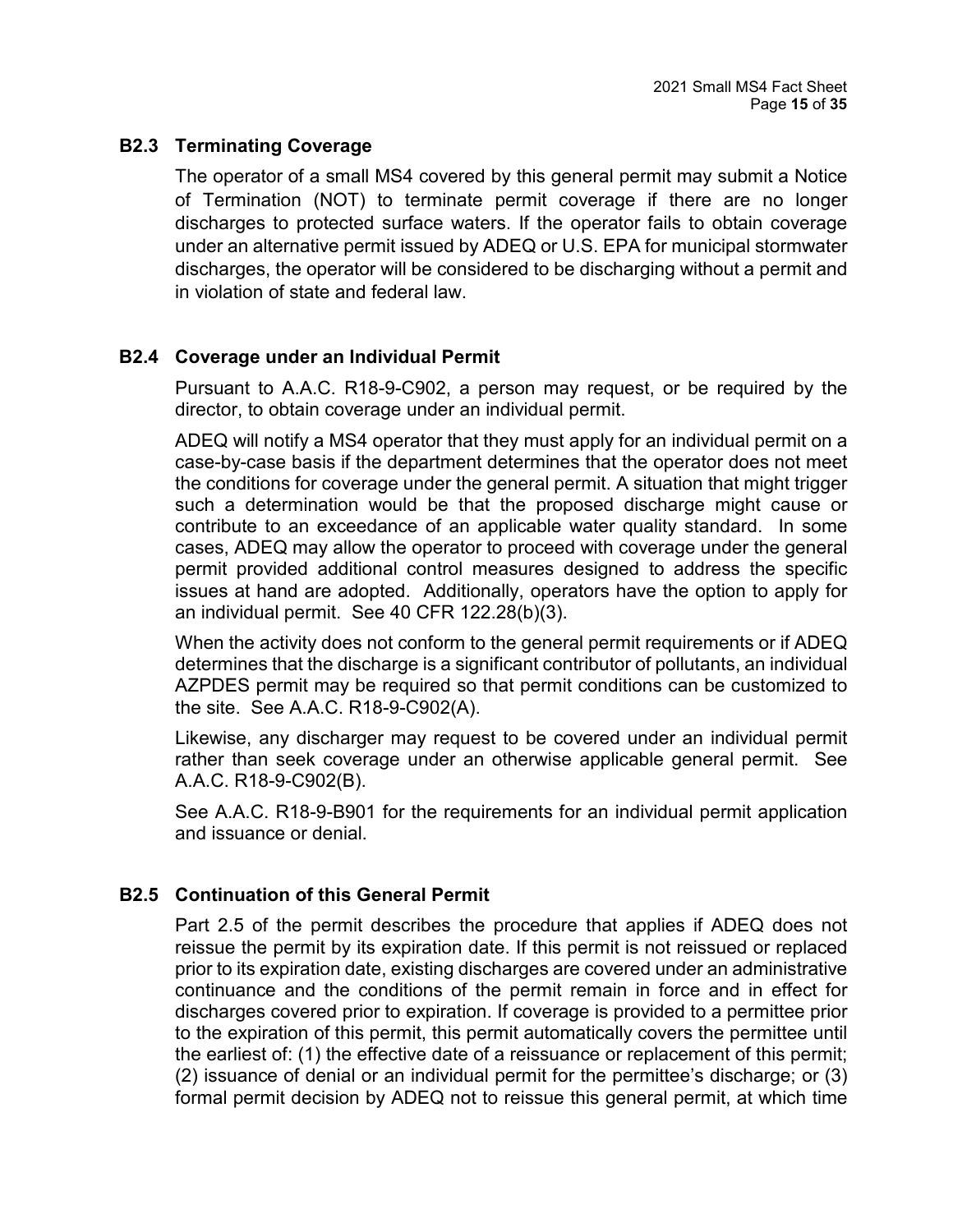the permittee must seek coverage under an alternative general permit or an individual permit.

<span id="page-15-0"></span>Additionally, pursuant to A.R.S. §49-255.01(M), if the director commences proceedings for the renewal of the expired permit, new operators may obtain coverage under the expired permit.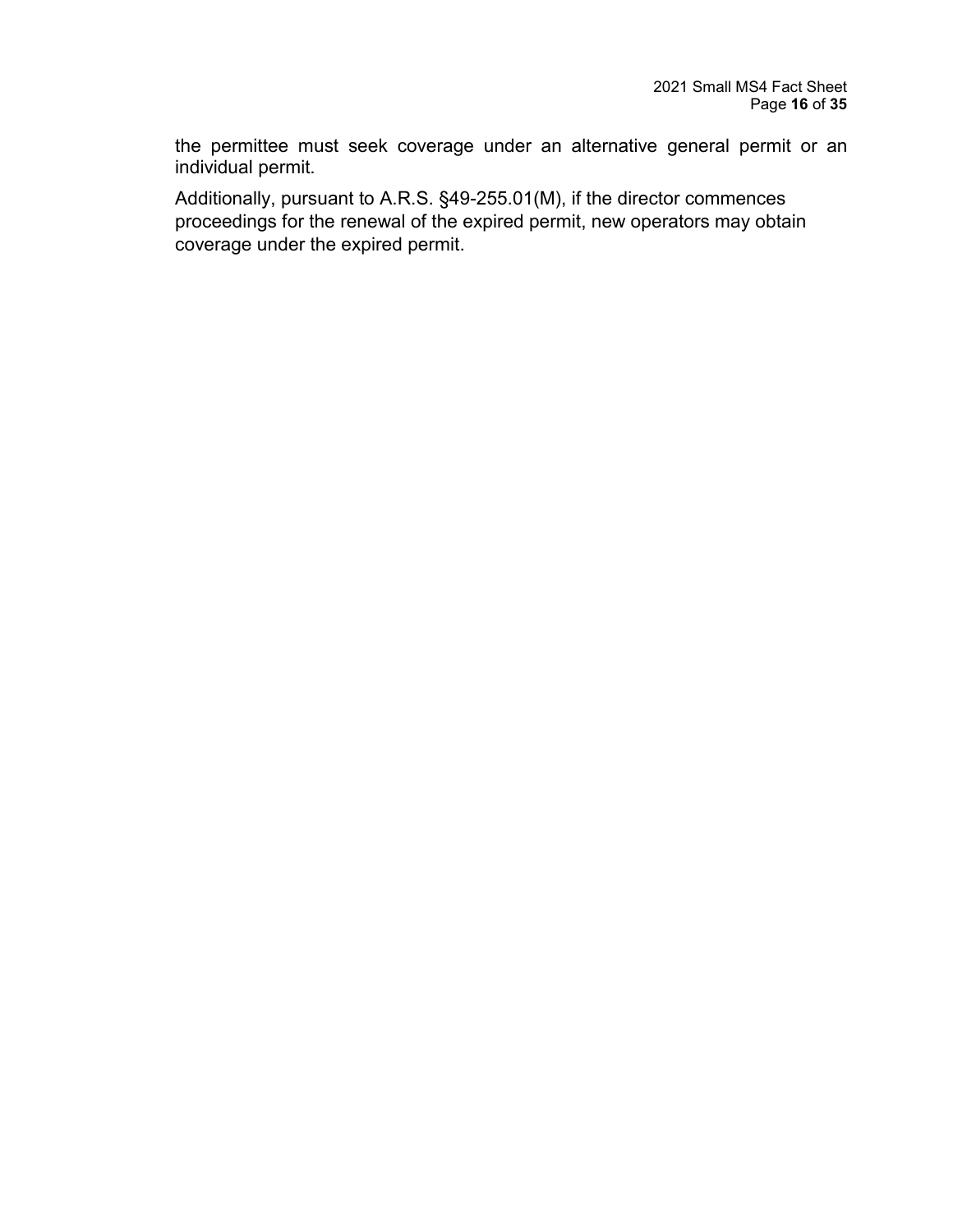#### **C3.0 STORMWATER PROGRAM ENFORCEMENT**

#### <span id="page-16-0"></span>**C3.1 Establish Enforcement Procedures** (40 CFR 122.34(b)(3)(B))

Adequate enforcement authority is required to be developed and implemented, and enforced for many parts of the permittee's SWMP. (See 40 CFR 122.34(b)(3)(ii)(B), (b)(4)(ii)(A), and (b)(5)(ii)(B)). Without adequate legal authority, the MS4 would be unable to perform many vital permit requirements and SWMP functions such as performing inspections, eliminating illicit discharges, and requiring installation of control measures.

For cities and counties, the authority is provided by the state legislature to meet the minimum requirements of the municipal stormwater program. Specifically, for small MS4 counties, this authority is provided in A.R.S. 49-371 and 372, and authorizes the county to designate and authorize an administrative director for the program or plan prescribed by section 49-371 to perform enforcement duties.

Non-traditional MS4 permittees often cannot pass "ordinances" nor do they have enforcement authority like a typical municipality, so authority may consist of other mechanisms such as policies, standards, or specific contract language. Nontraditional MS4 permittees do not generally have the authority to impose a monetary penalty. Although these differences exist, just like traditional MS4s, nontraditional MS4s must develop, implement, and enforce the program, often by use of other regulatory mechanisms.

#### <span id="page-16-1"></span>**C3.2 Enforcement Requirements**

If not already developed, the permittee shall establish and exercise enforcement procedures to comply with this permit. See the permit for details related to this part.

#### <span id="page-16-2"></span>**C3.3 Enforcement Response Plan(s)**

This permit requires the MS4 to develop and implement an Enforcement Response Plan (ERP). The ERP must provide guidelines for personnel in determining appropriate enforcement actions toward violations encountered in enforcing the provisions of the MS4 regulations (codes, ordinances, permits, contracts, and other mechanisms).

The ERP must describe how the MS4 operator will investigate instances of noncompliance, describe the types of enforcement actions that may be taken in response to anticipated types of violations, and identify the time frame within which these enforcement actions will be taken and followed up.

The plan must include a general discussion of the criteria to be used in determining a proper response in various noncompliant situations. This "road map" will provide clarity and consistency to personnel at all levels of the MS4s stormwater program. ADEQ encourages the permittee to develop a tabular guide or flow chart to represent an escalated enforcement program.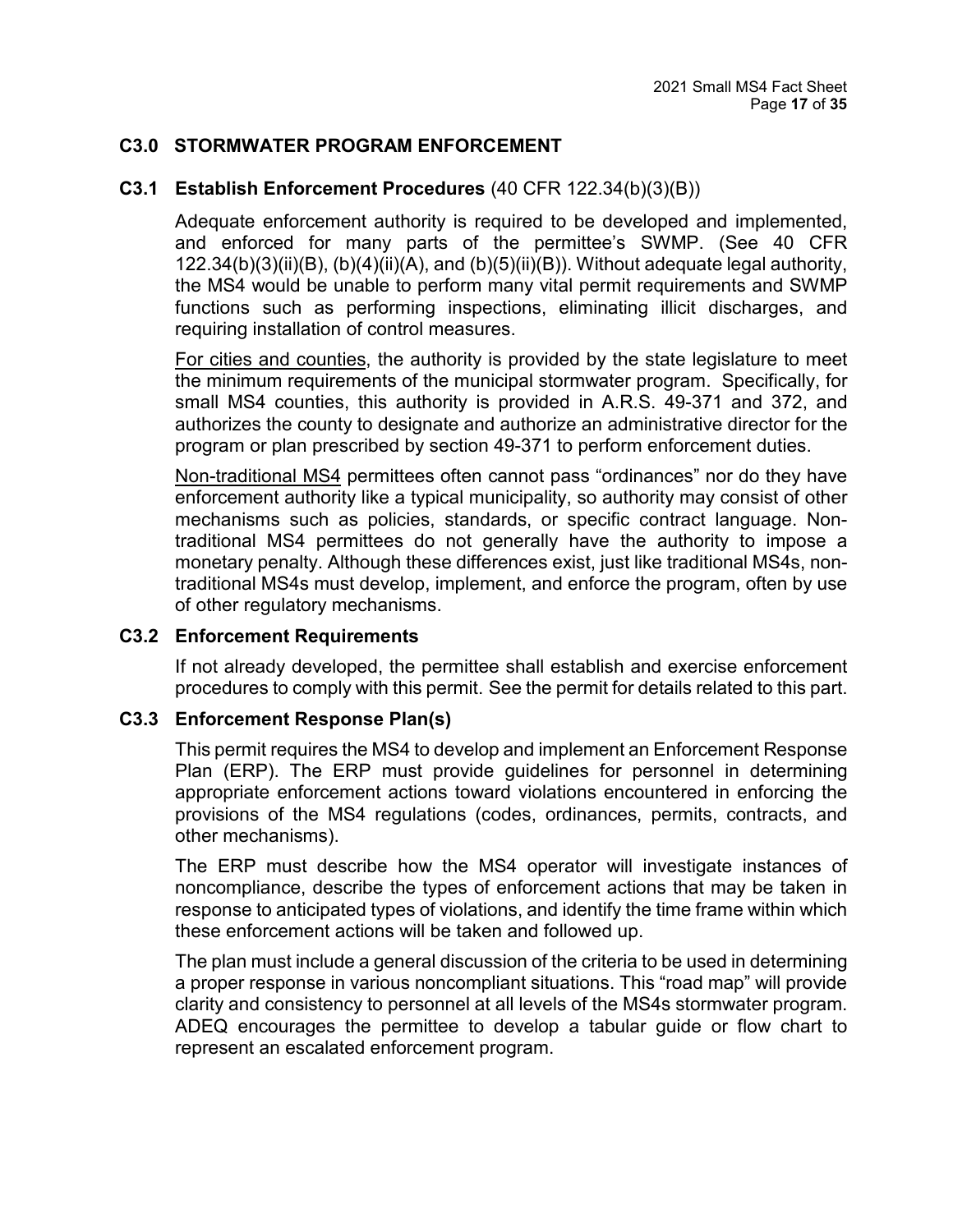#### <span id="page-17-0"></span>**D4.0 STORMWATER MANAGEMENT PROGRAM**

Permittees must develop, implement, and enforce a stormwater management program (SWMP) designed to reduce the discharge of pollutants to the maximum extent practicable (MEP), to protect water quality, and to satisfy the appropriate requirements of the Clean Water Act.

The SWMP must be available at the office or facility of the person identified on the NOI as the contact person for the SWMP. The SWMP must be immediately available to ADEQ or U.S. EPA. The permittee must also make the SWMP available to any member of the public during normal business hours, and have the SWMP available on the Small MS4s website. The SWMP must contain, at a minimum, the elements listed in Part 4.1 of the permit.

While updating the SWMP required by this permit, existing permittees must continue to enforce the SWMP that was required by the previous permit. This permit does not provide additional time for completing the requirements of the previous permit.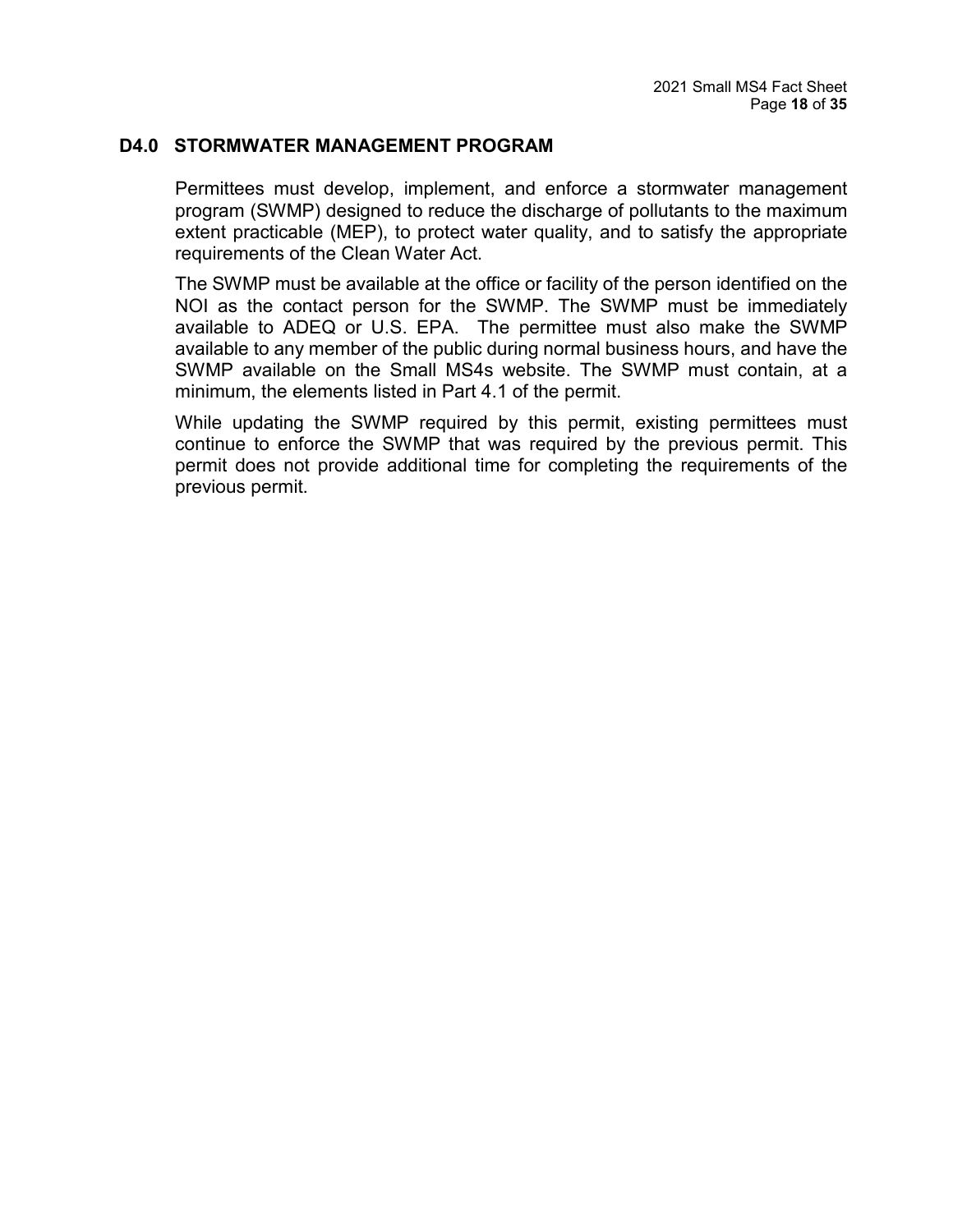#### <span id="page-18-0"></span>**E5.0 WATER QUALITY STANDARDS**

The permittee shall develop, implement, and enforce a program to reduce the discharge of pollutants from the MS4 to the maximum extent practicable, to protect water quality, and to satisfy the appropriate water quality requirements of the Clean Water Act and Arizona Surface Water Quality Standards (SWQS).

This permit includes provisions to ensure that discharges do not cause or contribute to exceedances of a SWQS. The purpose of this part is to establish the broad inclusion of "water quality based effluent limitations" for those discharges requiring additional controls in order to achieve water quality standards and other water quality related objectives, consistent with 40 CFR § 122.44(d).

The nonnumeric effluent limitation requirements of this permit are expressed in the form of control measures and BMPs (see Part 6.0). An exceedance of a surface water quality standard does not necessarily constitute a permit violation when the permittee is in compliance with permit conditions, including developing, implementing, and enforcing a stormwater management program that is designed to reduce the discharge of pollutants to the maximum extent practicable.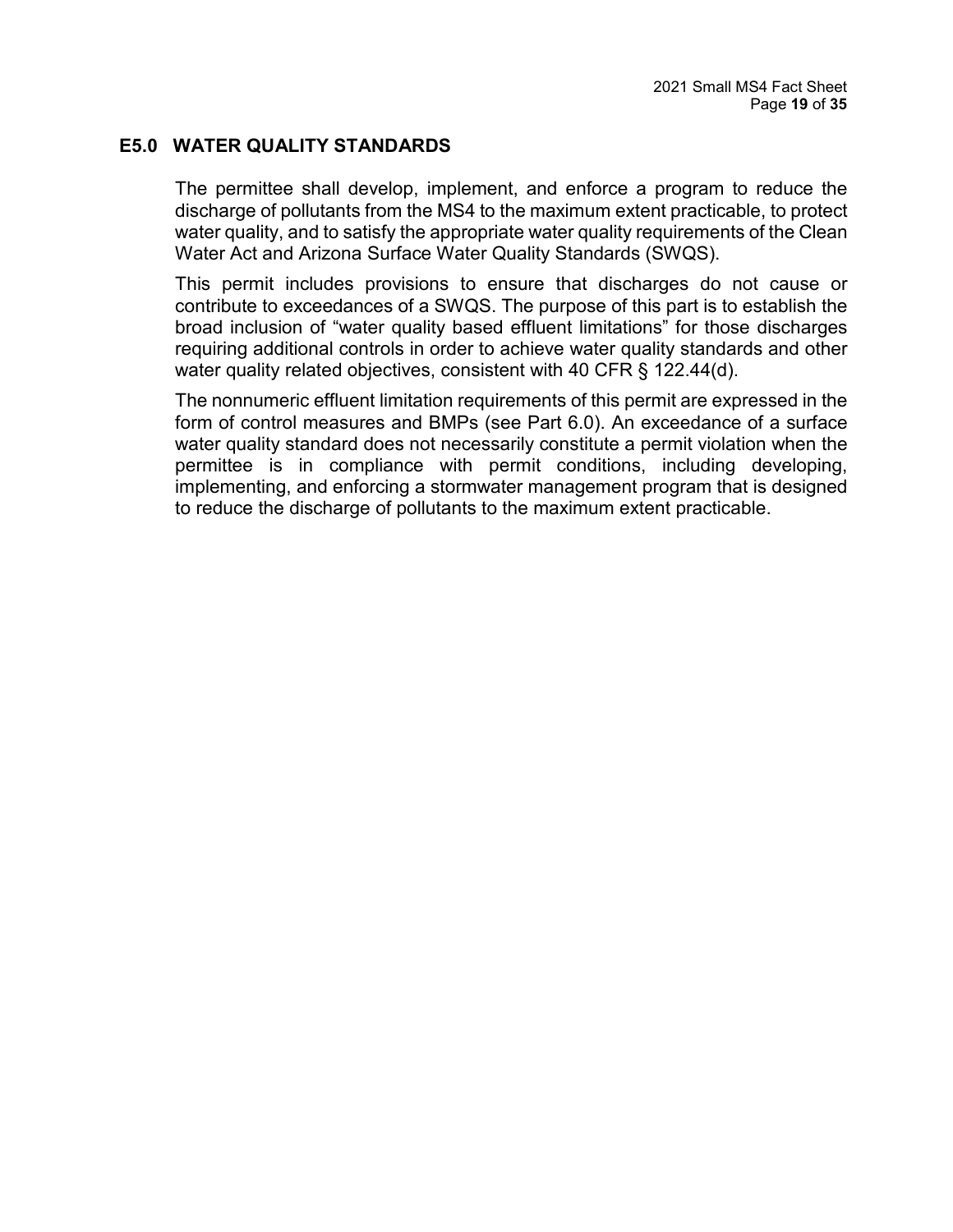#### <span id="page-19-0"></span>**F6.0 MINIMUM CONTROL MEASURES**

The permittee must implement a stormwater management program to reduce the discharge of pollutants to the maximum extent practicable by, at a minimum, implementing best management practices for each of the six (6) minimum control measures in part 6.0 of the permit.

In accordance with 40 CFR §122.35, the general permit allows a Small MS4 operator to rely on another entity for implementation of all or part of a permit condition or control measure. The permittee may rely on the other entity if the other entity is actually implementing the control measure or permit condition. The other entity must agree to implement the measure or condition for the MS4 and in accordance with permit requirements. If the other party fails to implement the measure or permit condition, the permittee is ultimately responsible for its implementation and potential compliance action.

It is important to note that Arizona's definition of "pollutant" is inclusive of many types of materials and wastes, and includes solid waste and garbage (commonly referred to as "trash"). Trash and litter are a pervasive problem throughout Arizona, particularly in urbanized areas. Controlling trash is a priority because trash adversely affects the use of waterways. Trash affects aquatic life in streams, rivers, and lakes as well as terrestrial species in adjacent riparian and shore areas. Trash, particularly plastics and polystyrene, persists for years in the environment. It concentrates organic toxins, entangles and ensnares wildlife, and disrupts feeding when animals mistake plastic for food and ingest it. Additionally, trash creates aesthetic impacts, impairing our ability to enjoy our waterways and natural environment.

Trash is one of the forms of pollutants, can be found at nearly every component of a municipal storm sewer system (from roads and streets, to inlets, and underground infrastructure), and can ultimately be discharged at an outfall. The issue of trash provides a unique and important focus point for an effective stormwater program because it can be applied to all six (6) of the minimum control measures.

#### <span id="page-19-1"></span>**F6.1 Public Education and Outreach** (40 CFR 122.34(b)(1))

The MS4 must implement a public education program to distribute educational materials to the community; or conduct other outreach activities about the impacts of stormwater discharges on water bodies, and steps the public can take to reduce pollutants in stormwater runoff. The education program must be specific to the MS4 and include a focus on the pollutants of concern associated with impaired and not-attaining waters affected by discharges from the small MS4. The overall long-term goal of an effective education program is to change behavior and increase the knowledge of the community.

An education program must have a defined and targeted message for each of the different audiences and must include a measure to evaluate effectiveness of the educational messages. Based on review of annual reports and the results of MS4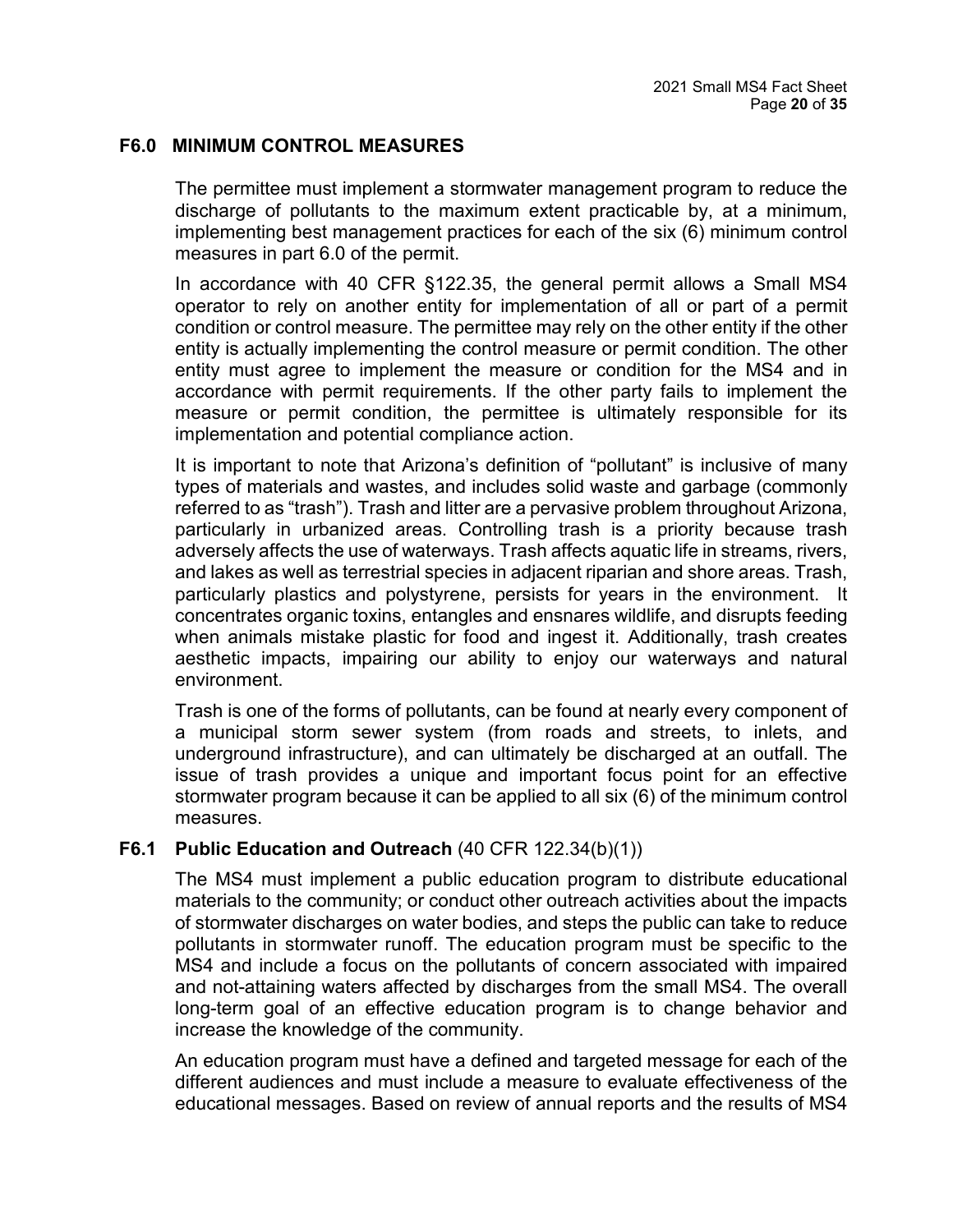audits conducted by ADEQ and U.S. EPA, ADEQ found that some of the education programs developed by permittees did not incorporate these expectations. In order to achieve the objective of this measure, the permit must provide educational materials to residents, commercial entities, institutional facilities, businesses, industrial facilities, and construction and development companies.

The educational messages must reflect the needs and characteristics of the area served by the MS4, and may include industrial and commercial areas, recreational areas, sporting venues, classrooms, and other venues, activities, and opportunities. Permittees can form partnerships with other organizations to assist in the implementation of its education and outreach programs. These partnerships may include other MS4s in a watershed, environmental groups, watershed associations, or other civic organizations, but the MS4 must ensure that the outreach is applicable and meets local education needs.

#### <span id="page-20-0"></span>**F6.2 Public Participation and Involvement** (40 CFR 122.34(b)(2))

This control measure is similar to the public education and outreach control measure. ADEQ supports the idea that if the public is given an opportunity to understand and participate in a stormwater protection program, the public will generally become supportive of the program. The objective of this measure is to provide and engage the public with opportunities to participate in the review and implementation of the SWMP. Permittees are encouraged to provide interactive opportunities for public participation. Examples include volunteer water quality monitoring, community clean up days, hazardous waste collection days, and adopt a drain or stream program.

The permit requires the permittee provide an opportunity for the public to participate in SWMP review and updates. Participation efforts should attempt to engage all groups serviced by the MS4. This effort may include creative public information messages such as announcements in neighborhood newsletters, use of television spots on the local cable channel, or announcements/displays at civic meetings. Ideally, public participation should involve a diverse cross-section of people, groups, and businesses in the community to assist in developing, implementing, and maintaining a comprehensive and effective stormwater program.

## <span id="page-20-1"></span>**F6.3 Illicit Discharge Detection and Elimination (IDDE) Program**

## (40 CFR 122.34(b)(3))

This measure requires the permittee to detect and eliminate illicit discharges from its municipal separate storm sewer system. The regulations at 40 CFR §122.26(b)(2) define an illicit discharge as "…any discharge to a municipal separate storm sewer system that is not composed entirely of stormwater except discharges pursuant to a NPDES permit (other than the NPDES permit for discharges from the municipal separate storm sewer) and discharges resulting from firefighting activities."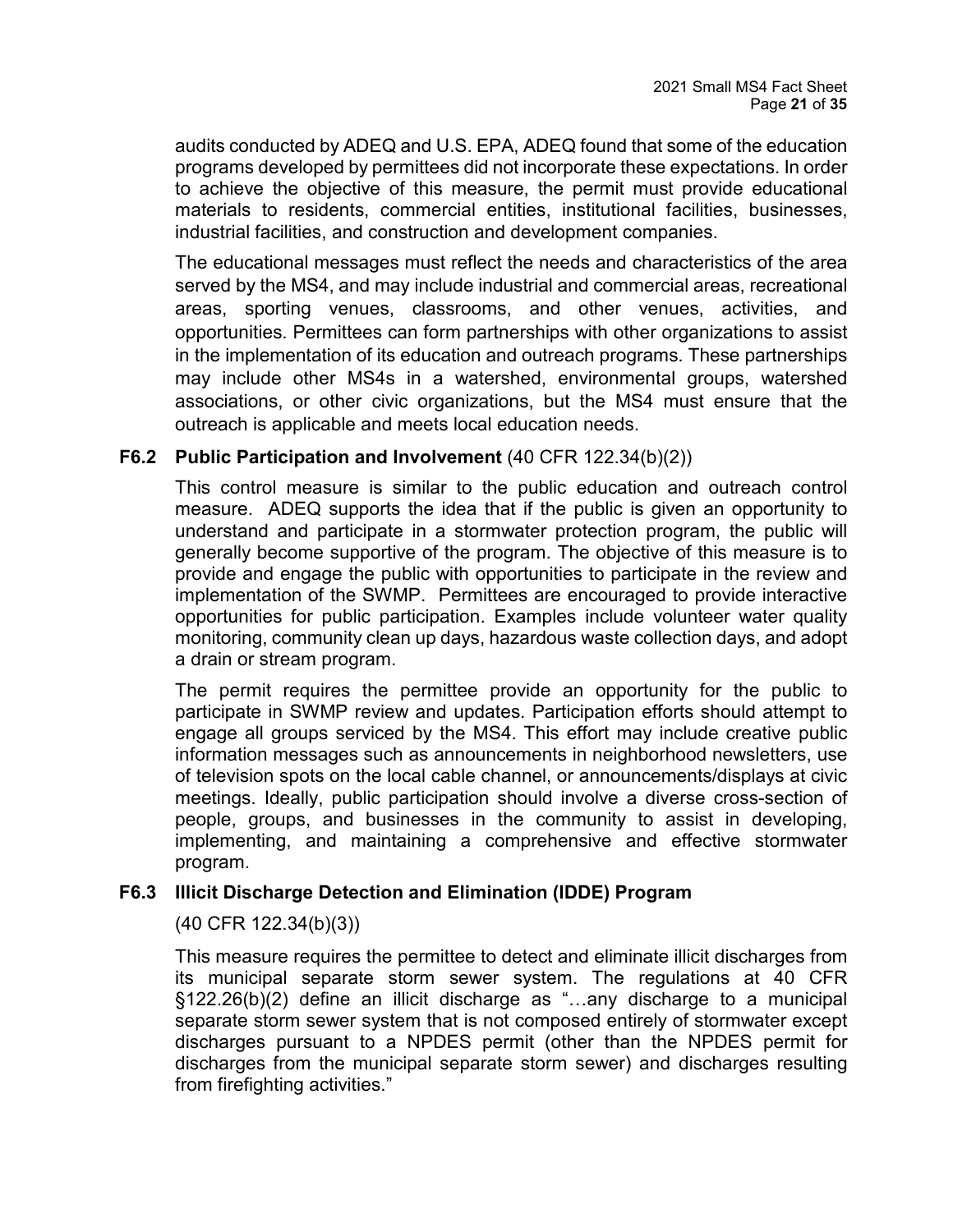The requirement for small MS4 permittees to identify and eliminate illicit discharges is found in 40 CFR 122.34(b)(3), which specifies the permittee "…must develop, implement, and enforce a program to detect and eliminate illicit discharges (as defined at §122.26(b)(2)), into your storm sewer system."

To meet the minimum requirements of this control measure, the permittee must develop, implement, and enforce an IDDE program to identify facilities or activities within the permitted MS4 area that discharge to the permittee's small MS4. Consistent with the regulatory definition of an illicit discharge, facilities or activities that discharge to the MS4, but do not have authorizing AZPDES/NPDES permit coverage constitutes an illicit discharge. Failure to identify and eliminate illicit discharges to the storm sewer system to the MEP constitutes a permit violation. Permittees are required to have a program to identify illicit discharges.

This provision serves to implement, in part, the statutory requirement that MS4 permits effectively prohibit non-stormwater discharges to their storm sewer system. Spills, leaks, sanitary sewer overflows, and illicit dumping or discharges can introduce a range of stormwater pollutants into the storm system. Prompt response to these occurrences is the best way to prevent or reduce negative impacts to protected surface waters. An effective response program will have Standard Operating Procedures (SOP) for spill response, including investigation and corrective action procedures.

Often, a different entity might be responsible for spill response in a community (i.e., fire department), therefore, it is imperative that adequate communication exists between stormwater and spill response staff to ensure that spills are mitigated, investigated, corrected, and documented in a timely manner.

Illicit discharges can enter the storm system in a variety of ways, such as incorrectly connected wastewater discharge lines and surface runoff. The permit includes requirements to identify sources of illicit discharges, including unpermitted discharges. Upon detection or identification of an illicit discharge, the permittee must implement measures to control or prohibit such discharges. Failure to do so constitutes a potential small MS4 permit violation.

The permit describes required components of an illicit discharge detection and elimination program. Permittees are required to develop an IDDE protocol as part of the SWMP that includes specific requirements, procedures, and approaches to identify and eliminate illicit discharges, including escalated enforcement procedures. Examples of these requirements are a storm sewer system map, prioritization of areas with illicit discharges, wet and dry weather visual outfall monitoring, record keeping, and thorough and complete storm drain network investigations that systematically and progressively evaluate the storm sewer system to isolate the location of a suspected illicit connection or discharge.

Similar to the 2016 Small MS4 permit, this permit requires MS4s to develop and maintain a storm sewer system map that includes outfalls and names and locations of all protected surface waters that receive discharges from the MS4 outfalls. The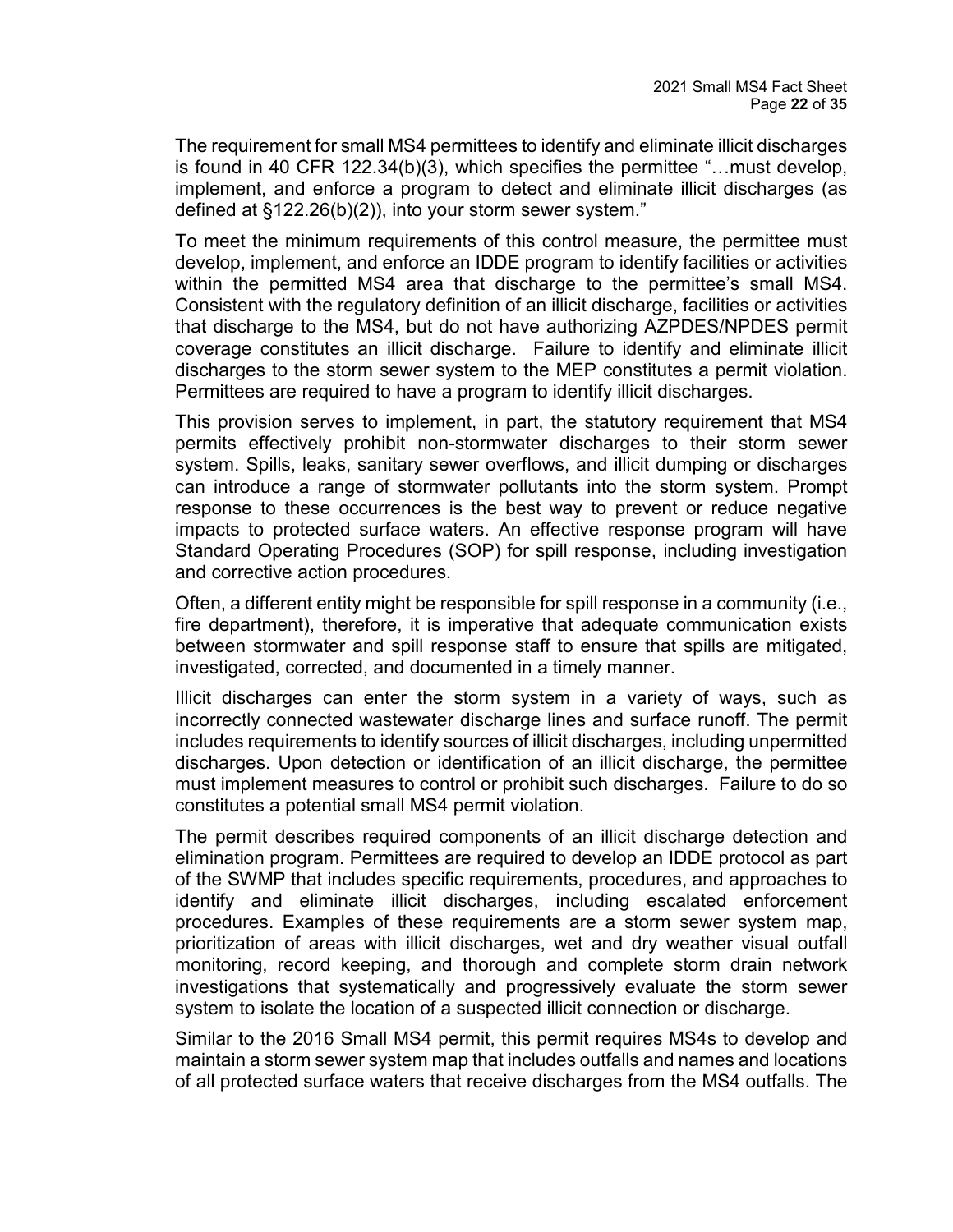system map(s) are an integral component to assist the MS4 permittee with identifying the source of illicit discharges that originate upstream of the outfall.

The MS4 must have adequate legal authority to implement the following activities as part of the IDDE program:

- prohibit illicit discharges;
- investigate suspected discharges;
- eliminate illicit discharges; and
- enforce the IDDE program.

The previous permit required development of a code, ordinance, or other regulatory mechanism to address these components. This permit requires existing permittees to evaluate existing codes/ordinances and revise them as necessary to ensure adequate enforcement authority. New permittees are required to develop, adopt, and implement codes or ordinances, to the extent allowed under state and local law, and to establish legal authority.

Permittees must assess outfalls and conduct wet and dry weather monitoring as to identify illicit discharges, and must develop protocol that clearly identifies responsibilities with regard to identifying, characterizing, and eliminating illicit discharges.

The permittee must have procedures or protocol established and implemented that clearly verify methodologies and responsibilities with regard to eliminating illicit discharges. It is expected that protocol will vary between permittees and may include one (1) or more departments within any given permittee's organizational structure. Such divisions and responsibilities must be coordinated and clearly documented to ensure the program is effective in identifying and responding to illicit discharges.

The permit does not require a specific methodology, only that one exists and that the staff responsible for locating and removing illicit connections are familiar the program and responsibilities. The protocol/procedure must also define appropriate methods for removal of the illicit discharge or connection. Finally, there must be procedures for confirmation of removal of illicit discharges or connections. The permittee must develop procedures that detail a systematic approach for locating and removing illicit discharges. The systematic procedure, at a minimum, includes three (3) parts. The first part is the outfall inventory; the second part is tracking a discharge to a source; and finally, removal of the source. Each of these parts is discussed in the paragraphs below.

The outfall inventory may include walking stream miles within the MS4 boundary that receive a discharge from the MS4 and locating all the outfalls. The permittee should use the definition of outfall found at 40 CFR §122.26(b) for purposes of identifying outfalls. When an outfall is located, the permittee must record specific information. Example information that should be documented includes: the dimensions, shape, material, and spatial location; and the physical condition of the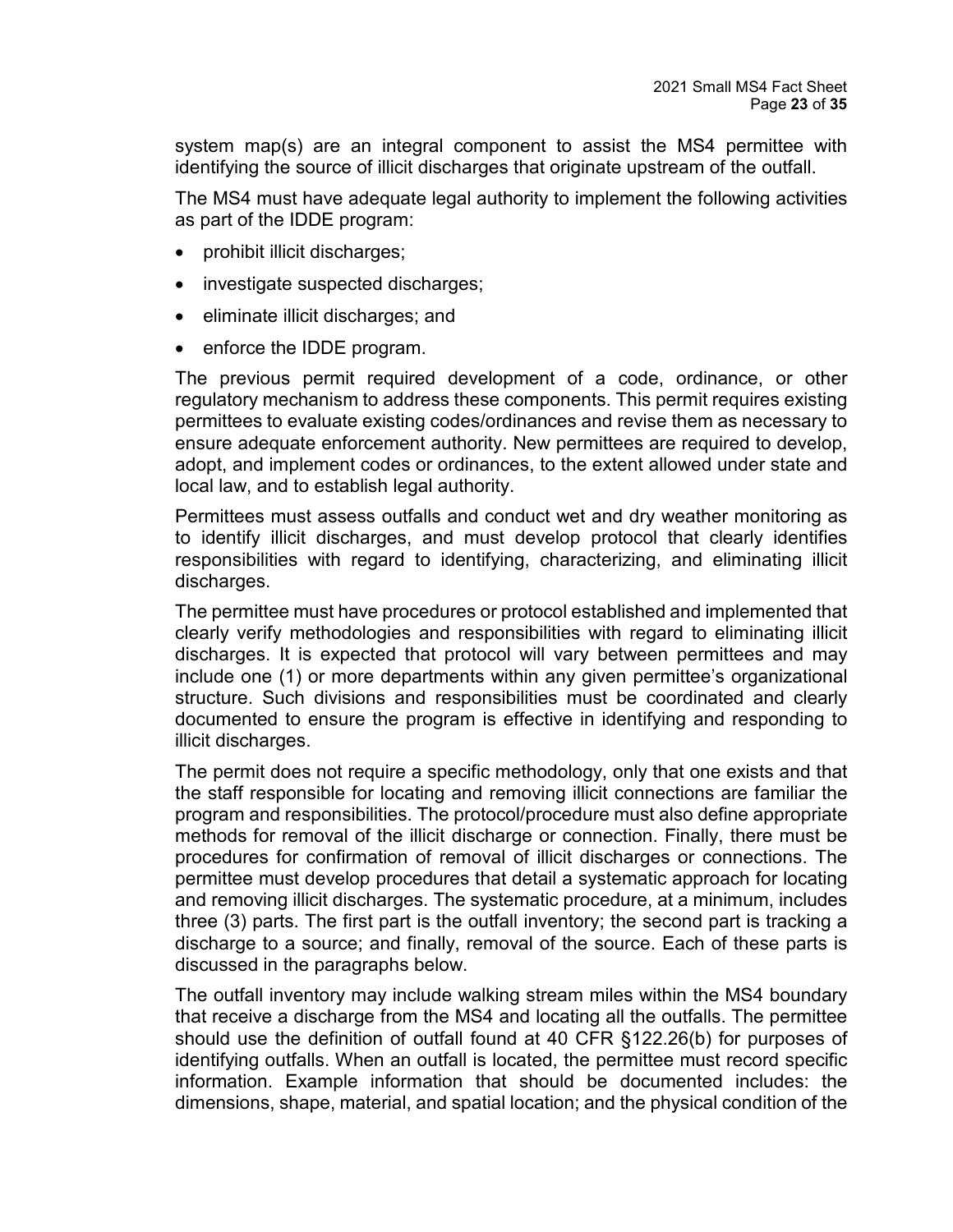outfall. Each outfall must have a unique identifier. In addition to the physical observations, the permittee should also record any sensory observations. This includes color, odor, floatables, oil sheens or evidence of flow.

If flow is observed at an outfall, a sample should be taken and the source of the dry weather flow be determined. The flow should be analyzed for conductivity, turbidity, pH, chlorine, temperature, surfactants (as MBAS), potassium, ammonia and *E. Coli* or enterococcus to help identify potential source(s). If the source is not readily determined, a more intensive investigation should be undertaken.

If an outfall has evidence of a flow, but there is not an actual flow during the inventory or dry weather monitoring, there may be an intermittent discharge. Intermittent discharges can be difficult to track because they can occur at various times. There are monitoring techniques a municipality can use to try to address a suspected intermittent discharge. These techniques include: (1) odd hour monitoring; (2) optical brightener monitoring (OBM) traps; (3) caulk dams; (4) pool sampling; and (5) toxicity monitoring. In addition to the use of indicators to help identify the source of an illicit connection or discharge, the permittee may use dye testing, video testing, smoke testing or other appropriate methods to aid in locating illicit connections or discharges.

In addition to detecting and removing illicit discharges, the permittee must also develop and implement mechanisms and procedures for preventing illicit discharges. This includes training to inform public employees, businesses, and the general public of the hazards associated with illegal discharges. The requirement to prevent illicit discharges can be incorporated into the public education and public participation control measures. Examples of mechanisms to prevent illicit discharges include: identification of opportunities for pollution prevention or source control; distribution of information concerning car washing or swimming pool draining; routine maintenance activities; and inspections of facilities.

Inspections and screening for non-stormwater discharges into the MS4 may be conducted using the Illicit Discharge Detection and Elimination: "*A Guidance Manual for Program Development and Technical Assessments, Center for Watershed Protection*," October 2004 (available at www.cwp.org).

A stormwater hotline or website can be used to help permittees become aware of and mitigate spills or dumping incidents. Spills can include everything from an overturned gasoline tanker to sediment leaving a construction activity to a sanitary sewer overflow entering into a storm drain. Permittees must set up a hotline consisting of any of the following (or combination thereof): a dedicated or nondedicated phone line, E-mail address, or website.

In order for a permittee to have an effective illicit discharge identification and elimination program, it is critical to have properly trained personnel. Permittees are required to train field staff, who may come into contact or observe illicit discharges, on the identification and proper procedures for reporting illicit discharges. Field staff to be trained may include, but are not limited to, municipal maintenance staff,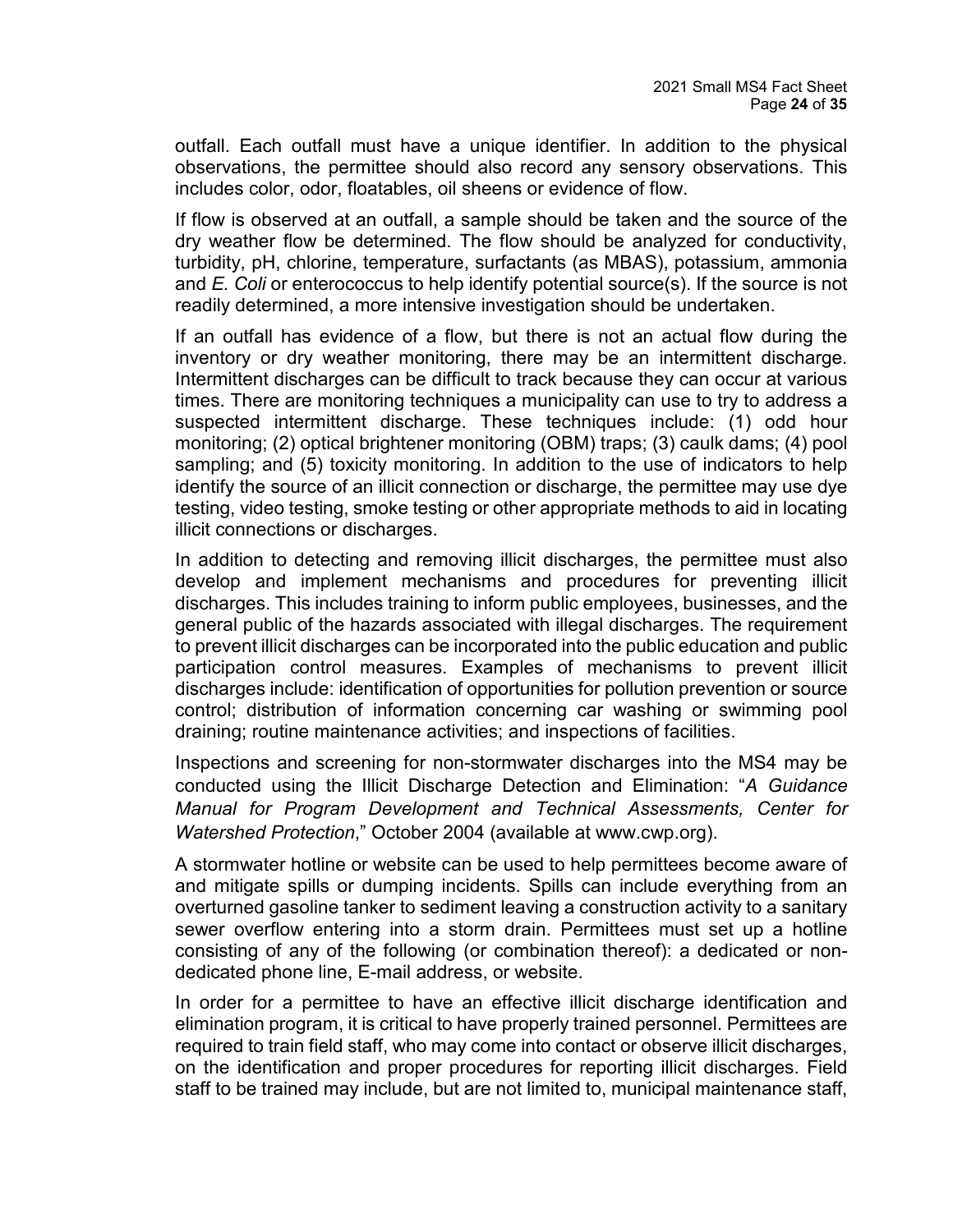inspectors, and other staff whose job responsibilities regularly take them out of the office and into areas within the MS4 area. Field staff are out in the community are in an effective position to locate and report spills, illicit discharges, and potentially polluting activities without increasing staff. With proper training and information on reporting illicit discharges easily accessible, these field staff can greatly expand the reach of the IDDE program.

Additional sources of illicit discharges include stormwater and non-stormwater discharges to the MS4 from construction activities, industrial activities, and others that do not have appropriate Clean Water Act permit coverage. Permittees are required to contact site or activity operators that discharge to discharge to the MS4. Permittees are given the flexibility to develop and implement a program suited to their small MS4 area. Contact may be done by various means, including site visits, phone calls, mailers, or combination.

ADEQ encourages permittees to coordinate the IDDE program requirement with public education and outreach to inform businesses and the general public about the hazards associated with illegal discharges and improper disposal of waste.

To the extent known, the permittee must include in the annual report the number of illicit discharges to the storm sewer system, the number of contacts made and method of contact, facility/activity name, address, and contact person, whether or not the facility/activity has an appropriate AZPDES permit, and other pertinent information.

## <span id="page-24-0"></span>**F6.4 Construction Activity Stormwater Runoff Control** (40 CFR 122.34(b)(4))

Permittees must develop, implement, and enforce a program to reduce pollutants in any stormwater runoff to the storm sewer system from construction activities that result in a land disturbance of greater than or equal to one (1) acre and discharge to the MS4. This includes those construction activities that are less than one (1) acre if that construction activity is part of a larger common plan of development or sale that will disturb one (1) or more acres (see 40 CFR 122.26(b)(15) and 40 CFR 122.34(b)(4)).

This permit does not cover stormwater discharges associated with construction activities conducted by the small MS4. If the small MS4 operator meets the definition of "operator," as defined in Arizona's Stormwater Construction General Permit (CGP), the small MS4 operator must obtain separate CGP coverage for those projects. Examples include roadways, parks, and other capital improvement projects.

The overall objective of an effective construction runoff management program is to have a program that minimizes or eliminates erosion and maintains sediment on site and reduces or eliminates the discharge of other pollutants associated with construction projects (e.g., concrete / washout, paints, solvents, fuels, lubricants, solid waste, etc.).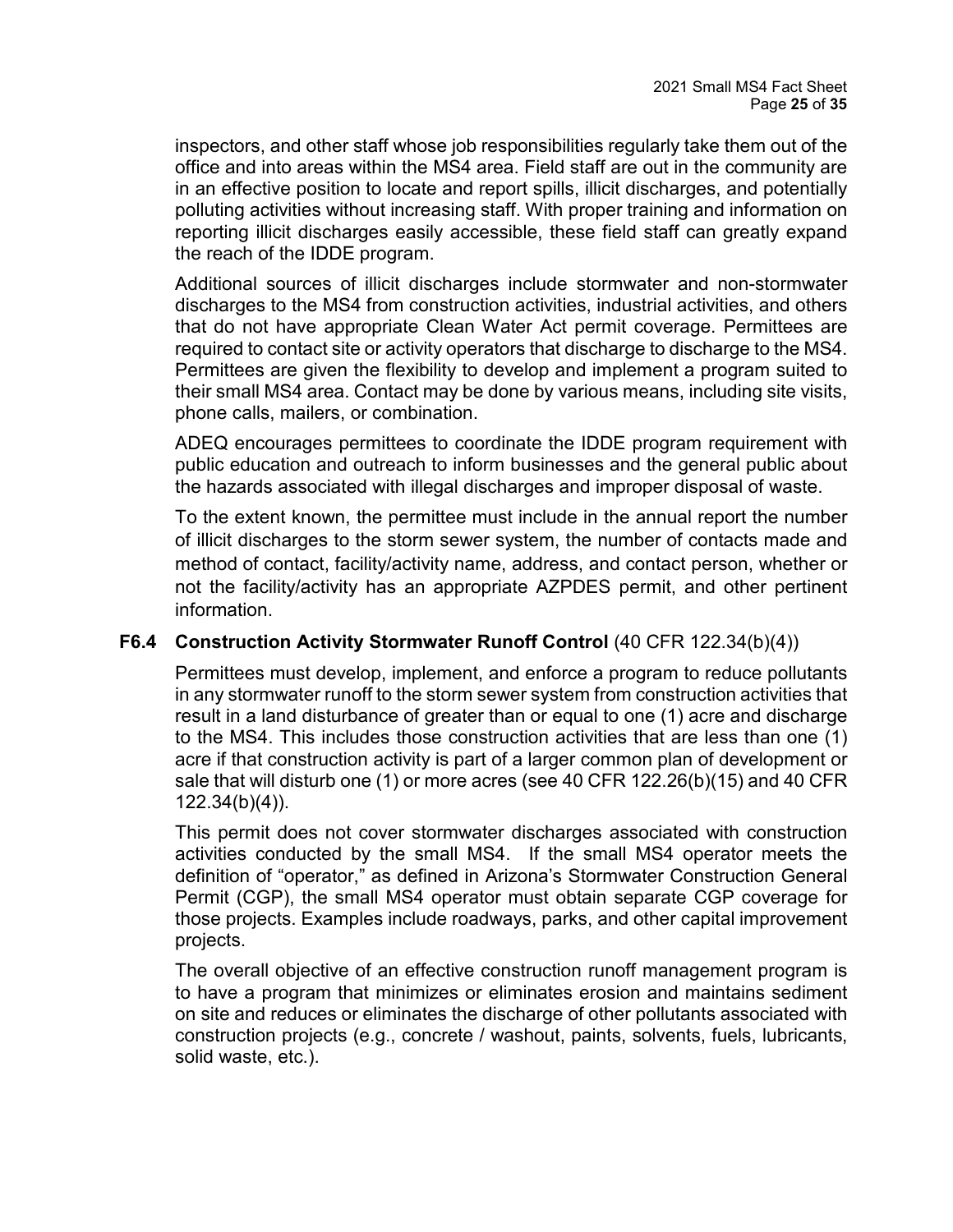The construction program required by this permit is different from ADEQ's Stormwater Construction General Permit (CGP). ADEQ's CGP applies to construction projects that have one (1) or more acres of disturbed land and discharge directly to a water of the U.S. or indirectly through an MS4, and includes prescriptive requirements including monitoring for discharges to OAWs or impaired waters. The MS4 permit, in contrast, has two pages covering what the municipality must do to control construction stormwater discharges to its MS4, and allows significant discretion on how to apply that program. *The MS4 permit's construction stormwater requirements only apply to the discharges from construction projects that discharge directly to its storm sewer system. The MS4 permittee is not responsible for enforcing any terms of ADEQ's CGP permit, including when CGP coverage is required*. The permittee must have an ordinance or other regulatory mechanism requiring proper sediment and erosion control. In addition to addressing sediment and erosion control, the ordinance must include controls for other wastes on construction sites such as demolition debris, litter and sanitary wastes. ADEQ encourages permittees to include design standards in local regulations for sediment and erosion control BMPs. The department recommends that design standards focus on reducing stormwater exposure to pollutants, maintaining pre- and post-construction stormwater water quality, volume, and intensity rather than focusing on maintaining stormwater onsite.

The construction program must have procedures for preconstruction review and approval of site plans. Permittees should make every effort to ensure that qualified personnel review plans. The procedures must ensure that plan reviews include consideration of water quality impacts. The review procedures must be included in the SWMP.

The construction program must have procedures for site inspections and enforcement. Qualified personnel should perform inspections. Inspections should occur during construction as well as after construction to ensure that BMPs are installed and operating as described in approved plans. The permittee shall have clearly defined procedures regarding who is responsible for inspections and what aspects of the construction site are to be inspected. Inspection and enforcement program elements are to ensure construction activities are in compliance with local stormwater codes/ordinance or other regulatory mechanisms. *The regulated MS4 is not expected, nor is it authorized, to enforce Arizona's Stormwater Construction General Permit.* 

To effectively conduct inspections, the permittee must know where construction activity is occurring. A construction activity inventory tracks information such as project size, disturbed area, distance to any waterbody or flow channel, when the erosion and sediment control/stormwater plan was approved by the permittee, and whether the project is covered by the permitting authority's construction general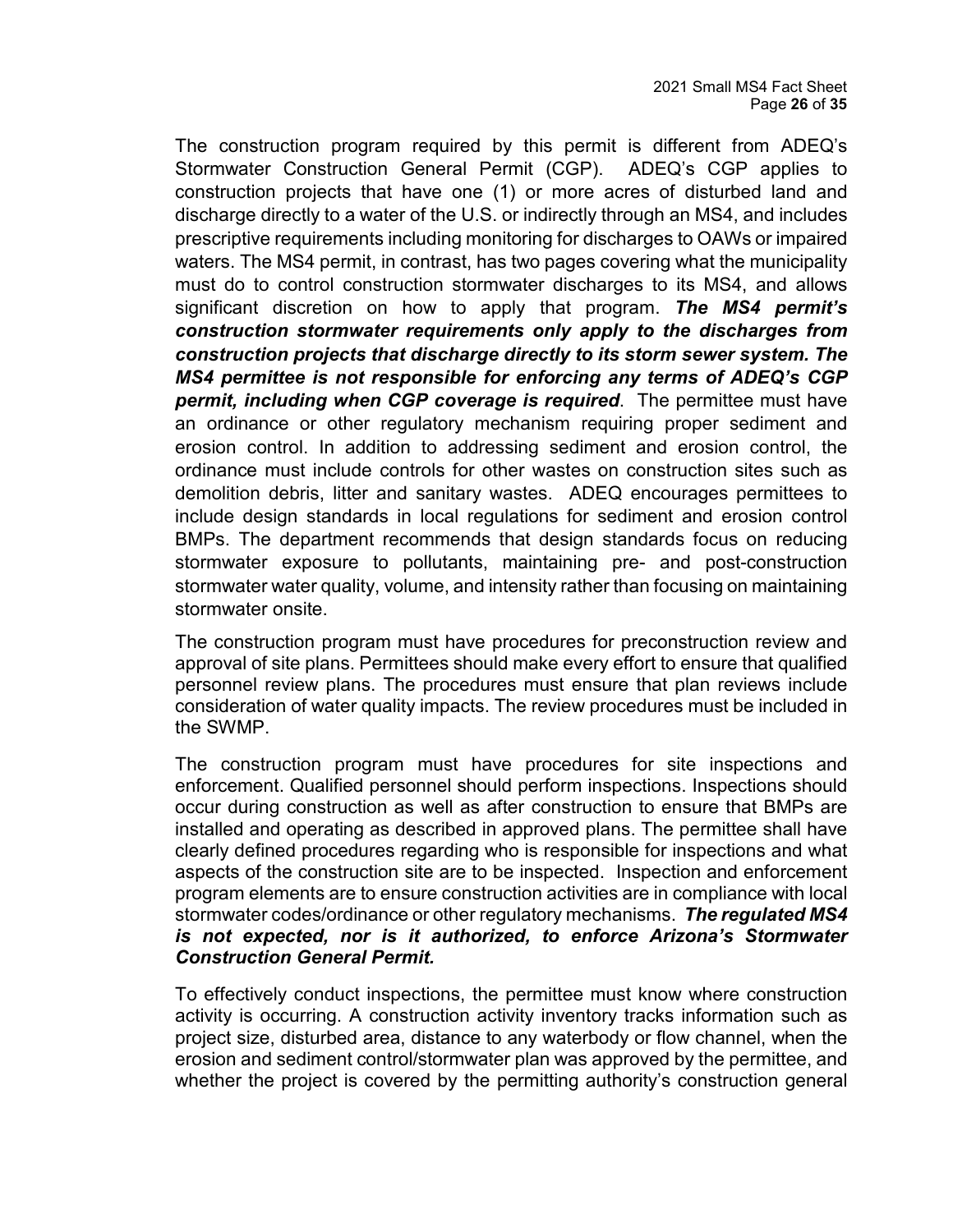permit. This inventory will allow the permittee to track and identify projects for inspections.

In order to ensure proper implementation and maintenance by site operators, a rigorous inspection protocol is necessary. This protocol must include written procedures for site inspections and enforcement to ensure inspections and enforcement actions are conducted in a consistent manner.

ADEQ recommends that MS4s prioritize site inspections and frequency of inspection based on construction activity attributes such as potential for erosion, proximity to a surface water (including impaired and not-attaining waters and OAWs), size of the construction project/activity, and previous experience with contractors.

To the extent allowable, the permittee must have authority to impose sanctions if construction projects are found not to be in compliance with the local ordinance. Sanctions can include monetary penalties or stop work orders.

An MS4 should look at the various components of the local government and whenever possible, optimize coordination between municipal offices and other MS4s as appropriate to ensure adequate review of plans and other documents associated with a construction project.

The permit requires staff whose primary job duties are related to implementing the construction stormwater program to have the knowledge, skills, and ability to carry out their assigned duties. An effective part of this program relies on adequate training, both for new employees and for ongoing training for existing employees.

Education of construction activity operators regarding stormwater management and regulatory requirements is an essential part of controlling stormwater discharges from construction activities. Making brochures, guidance documents and trainings available will increase the knowledge of operators and compliance in the field and can help them choose the correct structural control and processes, correctly install the controls, and successfully implement control measures.

Procedures for public involvement are required and should include tools such as a hotline, email, website, and/or mobile application for the public to access regarding stormwater concerns associated with construction activities.

#### Common Plan of Development

A common plan of development or sale comes into being upon the time when there is documentation showing plans to disturb earth regardless of how many phases or how long it will take. Common documents used to confirm such a plan include plats, blue prints, marketing plans, and contracts.

Sometimes a new operator will want to perform some earth disturbing activities at a facility that originally was a common plan of development or sale, but wants to know if it still is a common plan of development or sale for which they would need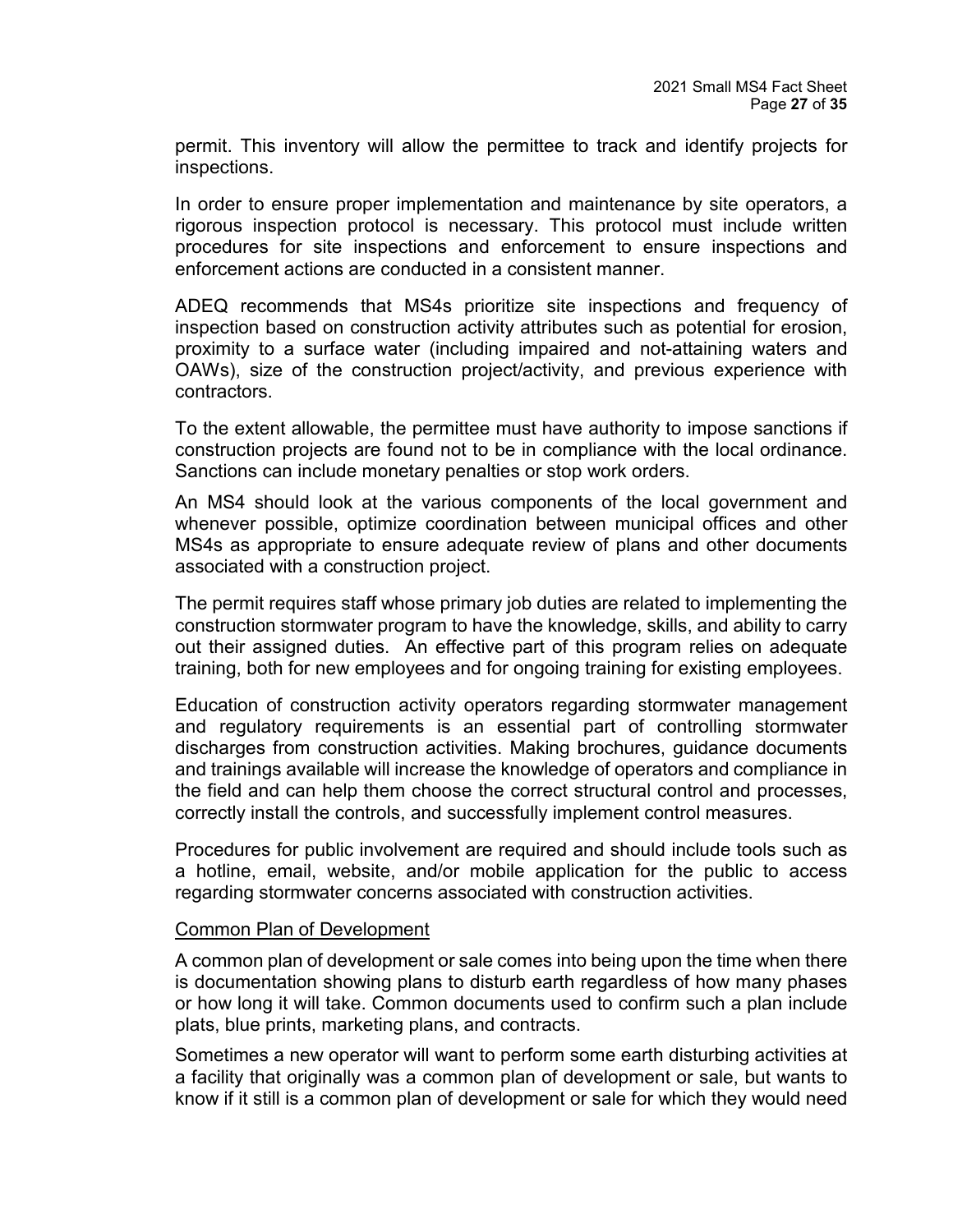to apply for permit coverage even if under one (1) acre. ADEQ follows a two-prong assessment to determine if a facility is no longer a common plan of development or sale:

Was the original plan, including modifications, ever substantially completed with less than one (1) acre of the original "common plan of development or sale" remaining (e.g., <one (1) acres of the "common plan" were not built out at the time)?

Is there a clearly identifiable period of time where there is no on-going construction, including meeting the criteria for final stabilization (e.g., a couple of years or more)?

If the new operator at a facility evaluates his project and determines that the original facility meets the two (2) criteria above, then the original common plan of development or sale has ended and the operator should evaluate only their new construction plans. If the new plans are less than one (1) acre and not part of another common plan of development or sale, then no permit is needed.

Examples of larger common plan include the following (adapted from U.S. EPA, Region 6 – Compliance Assurance and Enforcement, February 2009):

Example 1: A residential subdivision was started in the 1980's. 97 of 100 houses were built at that time. A new operator comes some time later and wants to build the last three (3) houses and they are less than one (1) acre. Does the builder need a permit? Using the two (2) criteria test above, the original purpose was substantially completed (there is less than one (1) acre total remaining from the original "common plan") and there has been a clearly identifiable period of time of no on-going construction. So the new operator would not need a permit.

Example 2: A residential subdivision was started in the 1980's. Due to bankruptcy, only 40 of the 100 lots were ever completed. There has been no earth disturbing since the mid 1980's. Does this facility need a permit if a new operator wants to come build two (2) new houses on 0.25 acre lots? Yes, the new operator needs a permit no matter how few of acres he's disturbing because the original common plan of development or sale was never substantially completed. To build out the remaining 60 lots from the original "common plan" would disturb more than one (1) acre.

Example 3: A large mall was started last year and finished last month. At the last minute, the developer is able to buy two (2) acres of adjacent property and wants to add some additional parking spaces to the new parking lot. He hires a new general contractor to build this parking lot. Does this new two (2) acre parking lot need permit coverage? The original purposes may have been substantially completed, but there is no clearly identifiable time of no on-going construction. So the operators of the new parking lot would need a permit.

Example 4: A large industrial plant covering 15 acres was competed two (2) years ago. The company has grown, so the owners have decided to expand the facility and bought two (2) acres adjacent to the facility to add a new building, parking, etc. that will disturb 0.75 of the two (2) acres. He hires a general contractor to build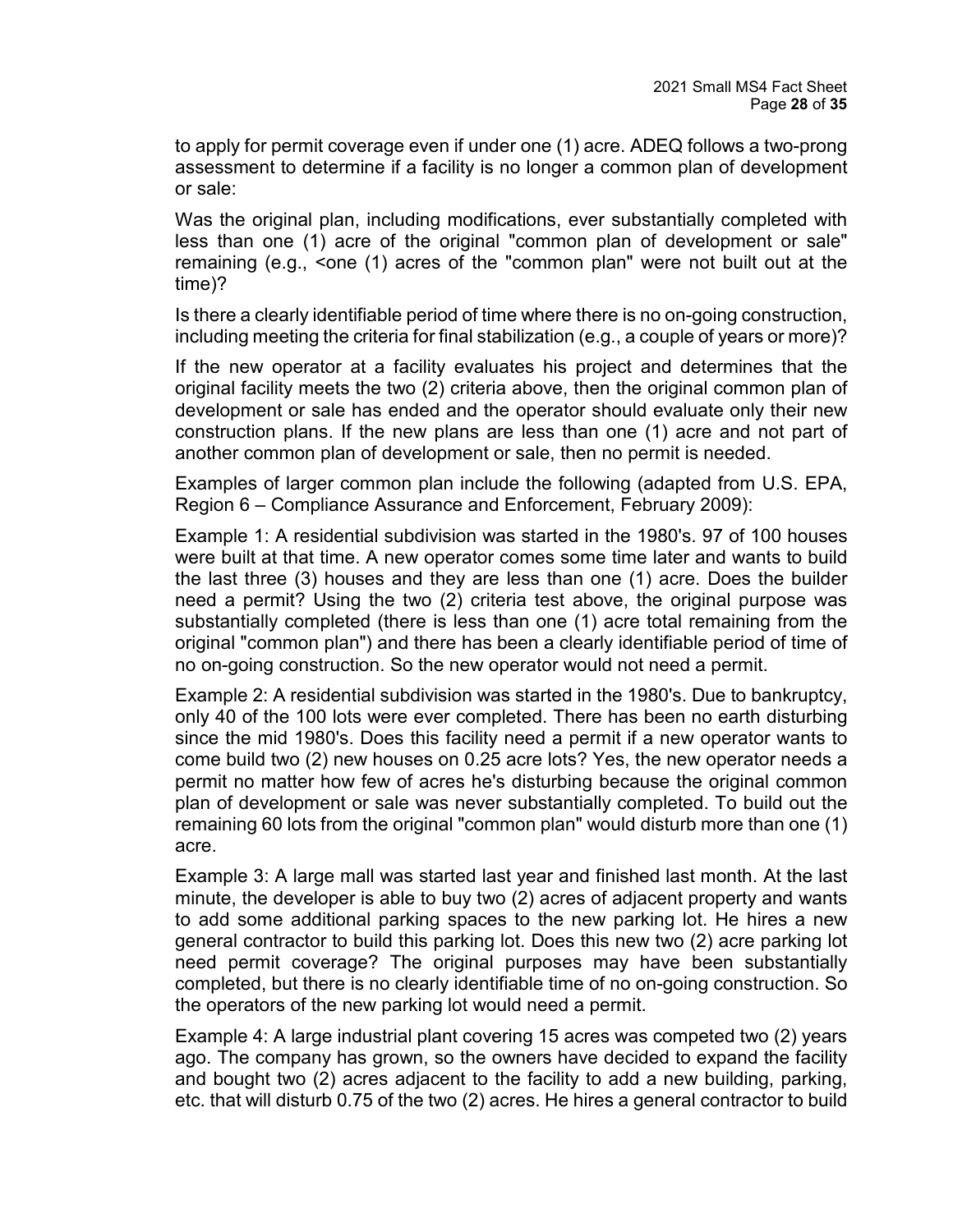this expansion. Does this facility expansion need permit coverage? The original purpose was substantially completed, there is a clearly identifiable time of no ongoing construction, and the expansion will disturb less than one (1) acre. The expansion projects will not need a permit.

#### <span id="page-28-0"></span>**F6.5 Post-Construction Stormwater Management in New Development and Redevelopment** (40 CFR 122.34(b)(5))

This control measure requires the MS4 to continue to review and enforce a program to address post construction stormwater runoff from areas of new development and redevelopment that disturb one (1) or more acres. Permittees must implement an ordinance or other regulatory mechanism to manage postconstruction stormwater runoff into the MS4.

This measure applies in areas of new development and redevelopment of construction activities that disturb one (1) acre or more. The long-term objective of this measure is to have the hydrology associated with new development closely mirror the predevelopment hydrology and to improve the hydrology of redeveloped sites.

Post-construction stormwater runoff may cause several types of impacts. One is an increase in the type and the quantity of pollutants. The alteration of the land by development can increase the discharge of pollutants such as oil and grease, heavy metals, and nutrients, and by stormwater runoff.

The MS4's post-construction stormwater runoff program should focus on building codes, ordinances, allowances, credits and other measures to ensure and promote the concept that post-construction stormwater runoff be similar to pre-construction stormwater runoff in quality, quantity, and velocity.

Management of stormwater can be accomplished in many ways. Low Impact Development (LID) focuses on using practices that imitate the natural water cycle. Rather than directing stormwater to a pipe or conveyance, the stormwater is managed onsite. LID practices can work at the site level as well as the watershed level. The permit requires the permittee to evaluate existing local regulations and make determinations as to whether the existing local regulations allow LID practices and what changes could be adopted to better promote LID practices.

#### <span id="page-28-1"></span>**F6.6 Pollution Prevention and Good Housekeeping for Municipal Operations** (40 CFR 122.34(b)(6))

This section applies to municipal facilities that are not otherwise subject to separate stormwater permitting (i.e., industrial activities subject to coverage under Arizona's Multi-Sector General Permit, MSGP).

Some municipal facilities are not currently subject to a separate stormwater permit (e.g., facilities that primarily work on police cars, fire trucks, and others associated with justice, public order, and safety). Municipal facilities are subject to MSGP coverage if it resembles a kind of facility with a Standard Industrial Classification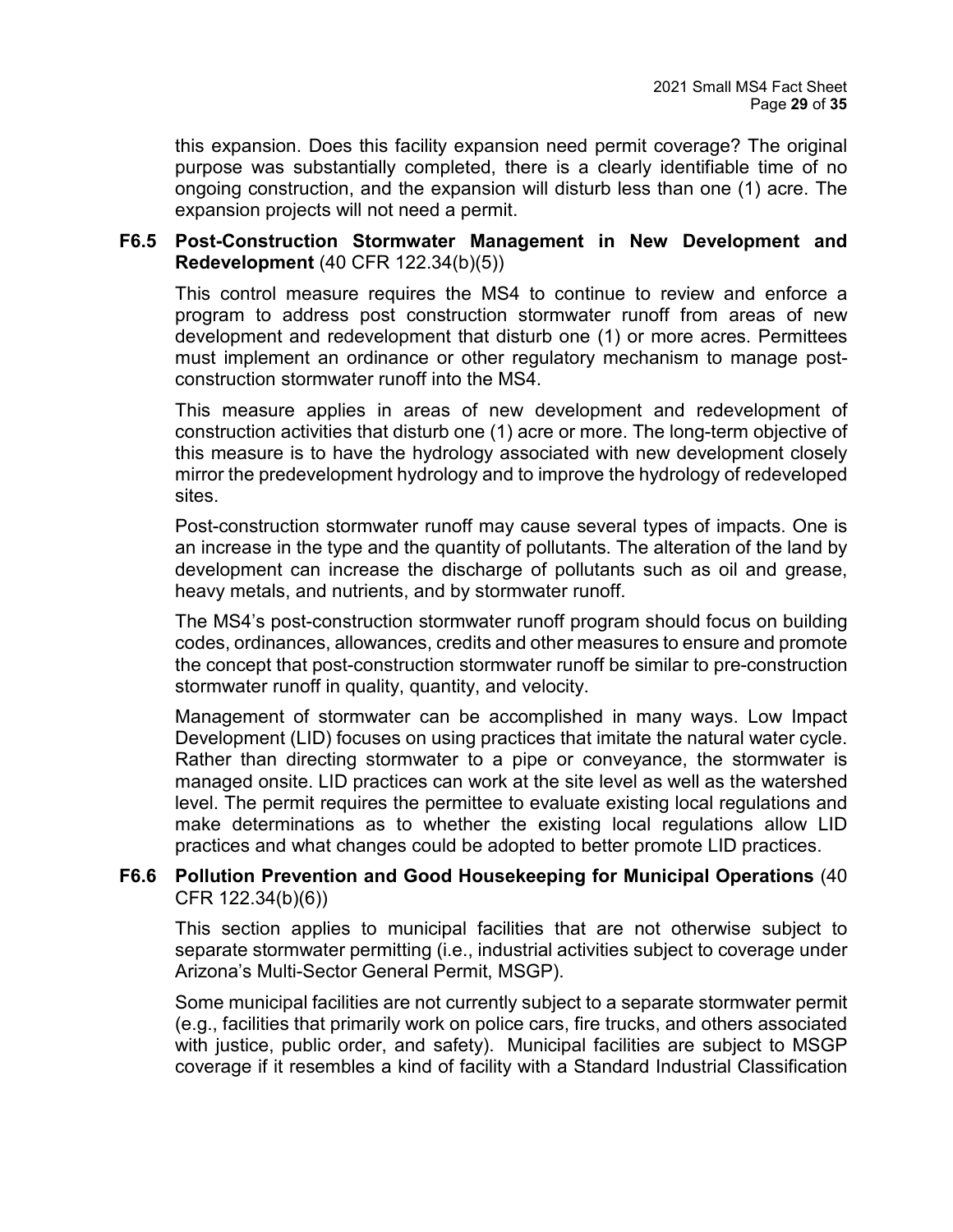(SIC) code that is covered by the MSGP (e.g., bus maintenance yard, airport maintenance facility), see 40 CFR 122.26(b)(14).

ADEQ's approach to permitting applicability for municipal facilities that conduct a mix of covered/not covered vehicles is to assess if more than 50% of the activities conducted at the facility are subject to MSGP coverage. For example, if 55% of the vehicle maintenance conducted at the municipal facility is on equipment associated with police cars, fire trucks, and other equipment associated with justice, public order, and safety, then the facility is subject to the MS4 permit. However, if 55% of the activities are associated with garbage trucks, snowplows, and similar/other equipment, then the facility is subject to separate permitting under Arizona's MSGP. See also 40 CFR 122.26(b)(14) which states "Industrial facilities (including industrial facilities that are federally, State, or municipally owned or operated that meet the description of the facilities listed in paragraphs (B)(14)(i) through (xi) of this section) include those facilities designated under the provisions of paragraph(a)(1)(v) of this section."

This measure requires small MS4s to develop and implement an operations and maintenance program that includes facility inspections and employee training. The ultimate goal of this measure is preventing or reducing pollutant runoff from all municipal operations. The permit includes the minimum requirements for the implementation of this control measure.

As part of the evaluation, the permittee must consider and include all facilities that are a source of stormwater pollutants. The permittee should evaluate the use and storage of petroleum products, management of dumpsters, and other wastes. Examples of typical municipal facilities or activities subject to this permit part include parks and open spaces, fire stations, police stations, buildings and facilities, roadways, storm systems, schools, festivals, and public events.

Each municipal facility or activity will require a different set of control measures depending on the nature of activities that occur there and the types of materials or pollutant sources. Developing and maintaining a site-specific Standard Operating Procedure (SOP) for each facility will help to ensure that employees responsible for facility operation are aware of the stormwater controls required for the site. The best way to avoid pollutant discharges from these sources is to keep precipitation and runoff from coming into contact with pollutant sources.

The permittee must establish and implement maintenance schedules and inspection frequencies for all permittee-owned facilities or activities subject to operation and maintenance and pollution prevention activities. This permit requires the permittee to develop a facility / activity risk priority schedule for operations, maintenance, and inspections. Determining risk priority schedules may be done by identifying pollutants that are stored at each facility and determining the likelihood of stormwater carrying the pollutant to a waterbody. For example, one may not think that a city park would qualify as a facility. However, most city parks have a storage area for maintenance that includes fertilizers, pesticides, trash containers, etc. which are all pollutants if not managed correctly so that they do not come in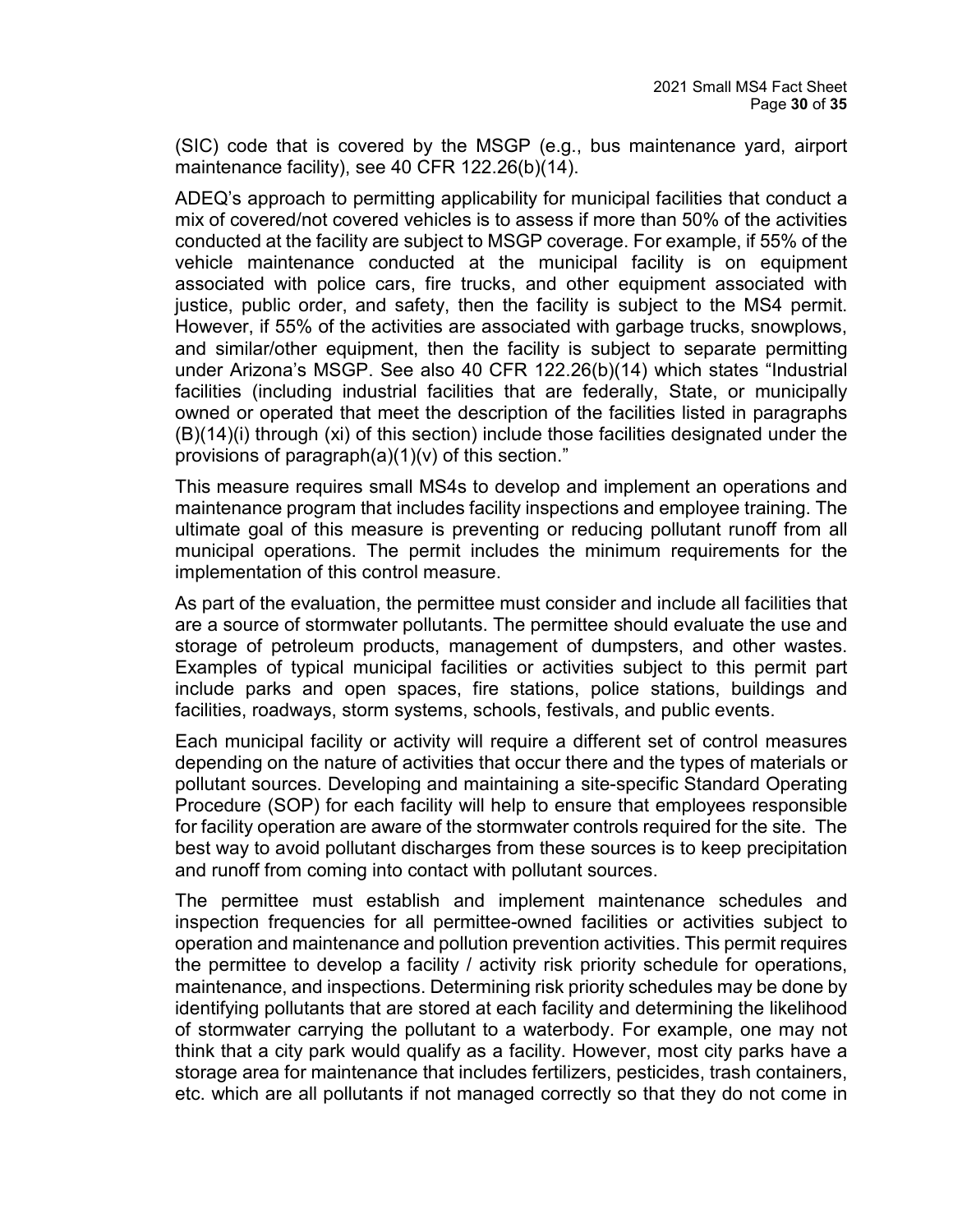contact with stormwater. The inspection frequency may include daily site walks to ensure material are properly stored, equipment is operating as designed, and personnel are following established procedures.

For the program to be effective, permittees should develop a Stormwater Pollution Prevention Plan (SWPPP) or similar document for each municipal facility. A boilerplate can be utilized for basic information, but then tailored to each facility for specific needs. The SWPPP should include BMPs implemented at each facility or discharge activity, facility listing, stormwater inspection frequency, staff training topics and frequency, and spill prevention and response procedures.

The US EPA originally requested that ADEQ include the requirements on this permit reissuance for MS4s to have an Asset Management Plan (AMP) to manage all the data related to municipal facilities, such as identifying facilities and infrastructure; planning ahead for maintenance and operations that are required at each location; scheduling inspections, etc. and maintaining all the data in one place. While ADEQ did not implement the requirement, we recommend that MS4s consider this approach to managing their assets as it may become a requirement in future permits. ADEQ is aware that some municipalities already have programs in place such as Lucity and Accela.

The regulations found at 40 CFR 122.34(b)(6) specifically require the permittee to develop a "training component" that trains employees "to prevent and reduce stormwater pollution from activities such as park and open space maintenance, fleet and building maintenance, new construction and land disturbances, and storm water system maintenance." This permit requires employee training for existing and new employees who are involved in performing pollution prevention and good housekeeping practices. All training must include a general stormwater educational component, including an overview of the requirements with which the municipality needs to comply. The permittee is responsible for identifying which staff must attend trainings based on the applicability of the topics listed, and conduct initial and refresher training.

If the permittee uses third-party contractors to conduct municipal maintenance activities in lieu of using municipal employees, those contractors performing activities that can affect stormwater quality must be held to the same standards as if the permittee uses its own personnel. Not only must these expectations be defined in contracts between the permittee and its contractors, but the permittee is responsible for ensuring, through contractually-required documentation or periodic site visits, that contractors are using stormwater controls and following standard operating procedures.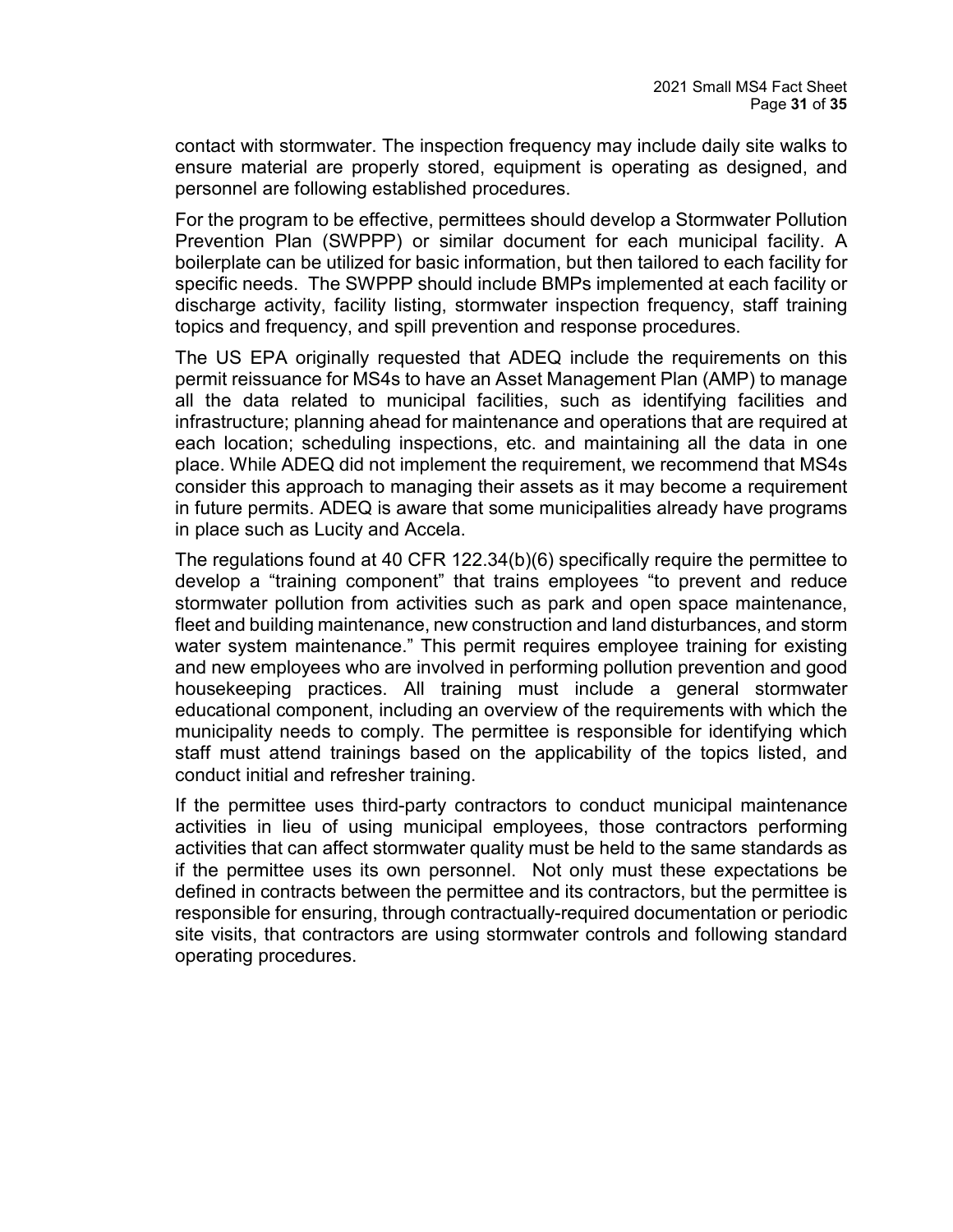### <span id="page-31-0"></span>**G7.0 ANALYTICAL MONITORING**

In this permit, ADEQ is introducing analytical monitoring to all permittees in order to evaluate pollutant levels in stormwater. The permit requires that stormwater samples be taken, whenever possible, during the "first flush" (first 30 minutes of stormwater discharge) of a qualifying storm event to identify initial pollutants that may shock protected surface waters, as well as to assess the effectiveness of structural controls, such as retention basins, in managing the first flush of pollutants.

Capturing the first flush may also assist in detecting when non-stormwater discharges enter the stormwater system because such pollutants may be flushed out of the system during the initial portion of the discharge.

Storm event data is only required to be submitted for monitoring locations that had a qualifying storm event during that reporting period. If a qualifying storm event did not occur, then the permittee will use a NODI (No Discharge) code in myDEQ for the applicable monitoring location.

Part 7.2(4) requires the permittee to conduct wet weather monitoring at three (3) outfalls or monitoring locations that are representative of stormwater discharges and land uses within the MS4. When water quality standards imposed at the point of discharge is impracticable or infeasible, applicable standards for discharges of pollutants may be imposed on internal waste streams before mixing with other waste streams in accordance with 40 CFR 122.45(h). The permittee can utilize interim monitoring points or field screening points within the MS4 to perform analytical monitoring because an outfall or point of discharge is inaccessible or may mix with other waste streams. If during the permit term the permittee comes across factors such as regulations, annexations, or construction, the permittee may relocate a monitoring location. The permittee will need to notify ADEQ if a monitoring location is relocated to ensure the DMRs are addressed appropriately. The permittee may email ADEQ at [azpdes@azdeq.gov.](mailto:azpdes@azdeq.gov)

For those MS4s who discharge to an impaired water, a water listed as notattaining, or to an Outstanding Arizona Water (OAW), the permit identifies requirements for analytical monitoring. Additionally, ADEQ retains the authority to require other analytical monitoring. ADEQ may require analytical monitoring to assess permit compliance, to identify or characterize an illicit discharge, or ensure attainment of applicable surface water quality standards. In the event ADEQ requires additional analytical monitoring, the permittee will be notified in writing of the frequency, duration, methods (grab sample, composite sample, flow weighted, etc.), reporting requirements, and other applicable details.

At a minimum, the permittee must sample for those parameters for which the receiving water is impaired or identified as not-attaining, or other parameter resulting in the impairment.

Impaired and not-attaining protected surface waters are those waters included in Categories 4 and 5 of ADEQ's Clean Water Act Assessment, and require special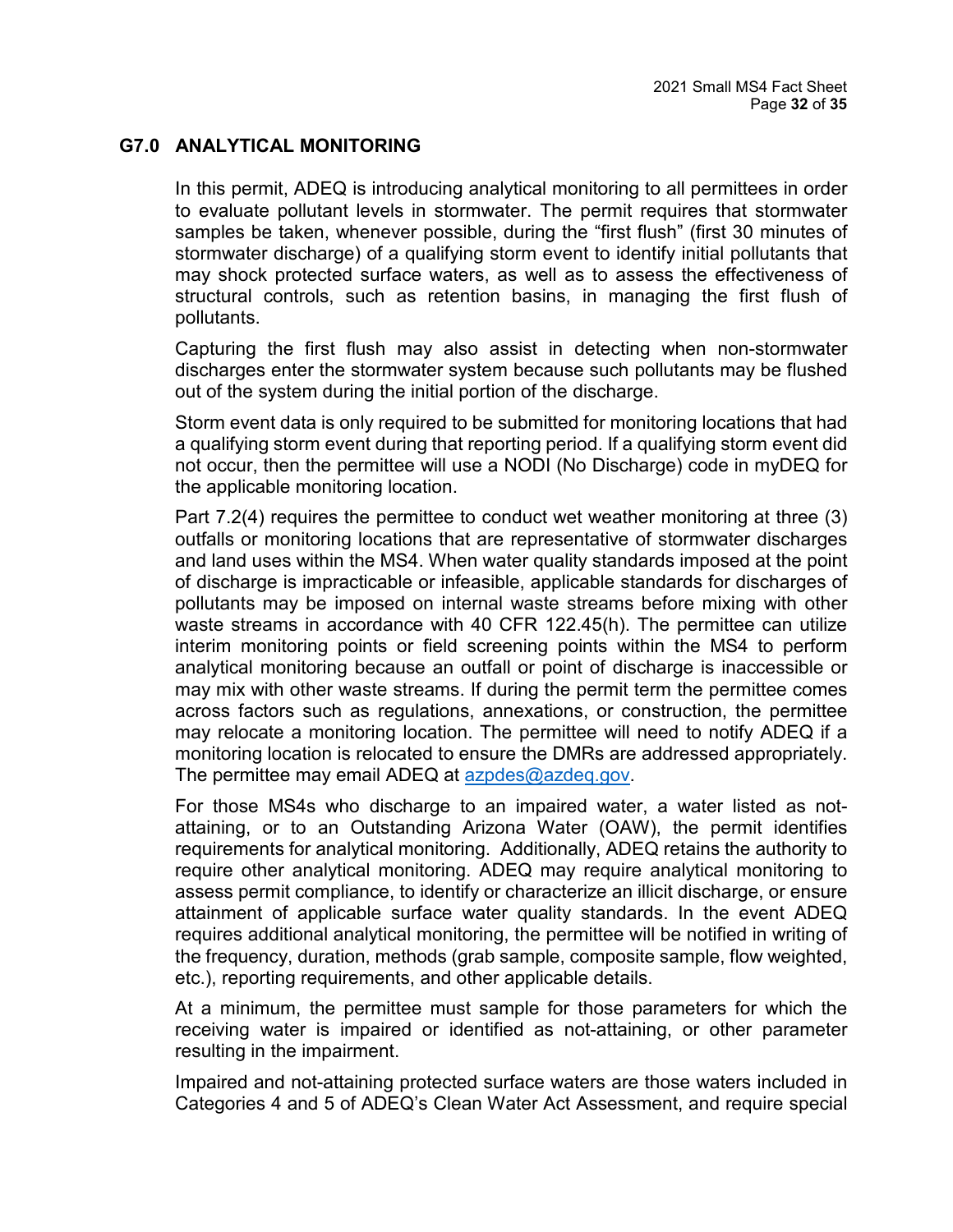consideration to ensure appropriate actions are implemented to achieve attainment of designated use(s). Additional information may be obtained on the assessment on ADEQ's website at [www.azdeq.gov.](http://www.azdeq.gov/)

If there is a TMDL for the receiving water and the TMDL conflicts with any portion of the analytical monitoring requirements specified in this permit, the permittee shall follow whichever element of the permit or TMDL is more descriptive or inclusive (e.g., additional monitoring events, analytical parameters, etc.).

Permittees who are required to conduct analytical monitoring shall develop a sampling and analysis plan (SAP) to ensure samples are collected consistently and are representative of the discharge from the MS4. The SAP must include, at minimum, sampling procedures, sample preservation, chain-of-custody procedures, and a validation report from the analytical laboratory. The SAP must also include procedures for equipment calibration and usage for field parameters (pH, conductivity, temperature, etc.). ADEQ has provided a SAP Template on the ADEQ website for reference.

Permittees who discharge to an impaired water, a not-attaining water or an Outstanding Arizona Water are required to conduct analytical monitoring a minimum of two times per wet season. ADEQ will evaluate each monitoring plan to assess whether it is adequate to meet the requirements of this permit. Wet seasons are identified as:

Summer wet season: June 1 – October 31

Winter wet season: November 1 – May 31

<span id="page-32-0"></span>Analytical monitoring shall be conducted in accordance with approved test methods in accordance with A.A.C. R18-9-A905(B).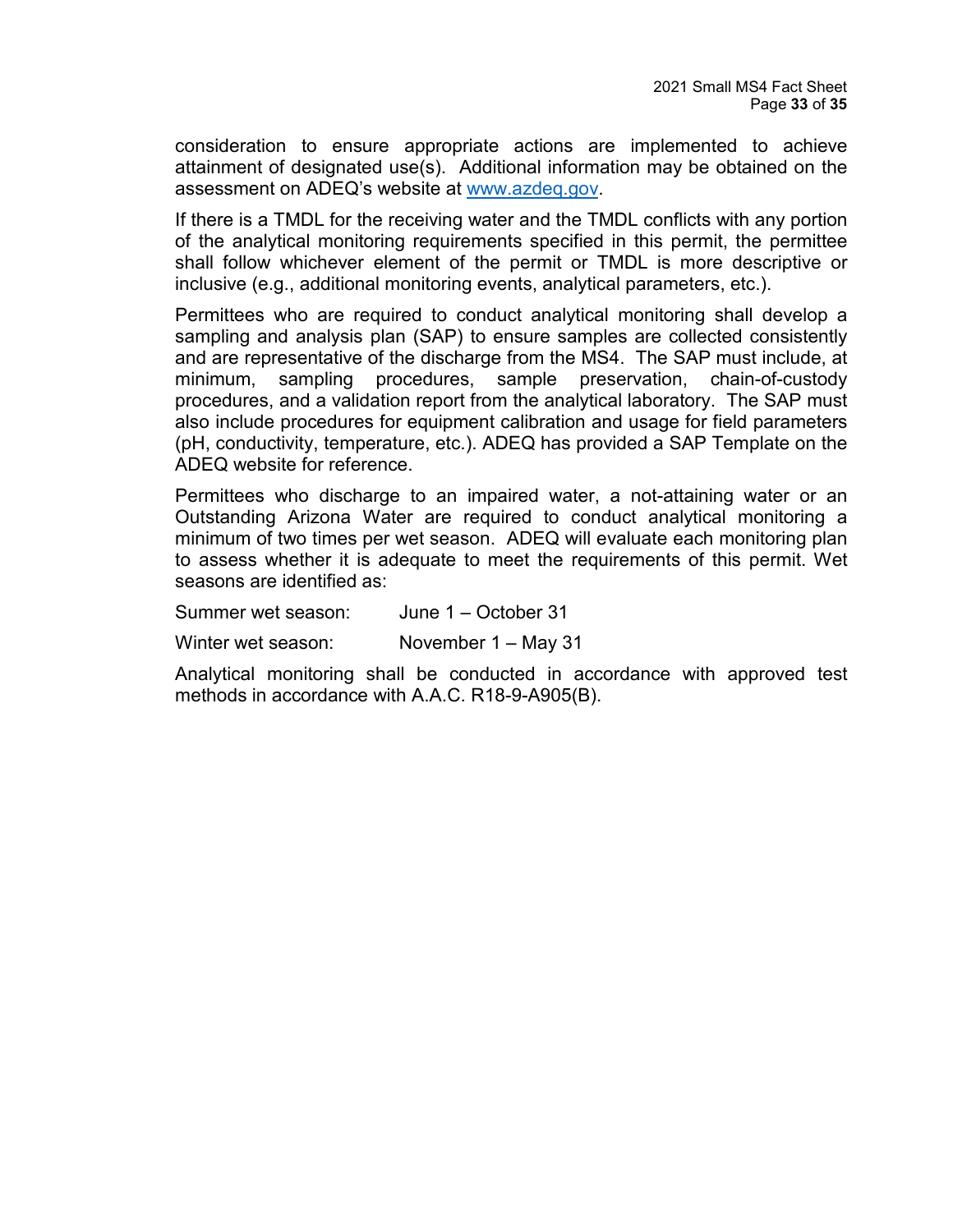### **H8.0 PROGRAM ASSESSMENT, RECORDKEEPING, AND REPORTING**

#### <span id="page-33-0"></span>**H8.1 Program Evaluation**

A key requirement in the stormwater Phase II rule is a report (40 CFR 122.34(g)(3)) that includes "the status of compliance with permit conditions, an assessment of the appropriateness of identified [control measures] and progress towards achieving identified measurable goals for each of the minimum control measures." This assessment is critical to the stormwater program framework, which uses the iterative approach of implementing controls, conducting assessments, and designating refocused controls leading toward attainment of water quality standards.

The permittee must periodically evaluate its SWMP for the following: compliance with the terms of the permit, the appropriateness of the identified BMPs and progress towards achieving the objective of the control measure and the permittee's measurable goals. The permittee may need to change its selected BMPs identified in the SWMP based on this evaluation process in order to ensure compliance with the terms of the permit including water quality-based requirements.

ADEQ recommends that permittees utilize U.S. EPA's MS4 Program Evaluation Guidance document (EPA-833-R-07-003) to assist with its annual program evaluation and self-audits. This document provides helpful information to identify and proactively address program deficiencies and improved effectiveness of the SWMP.

#### <span id="page-33-1"></span>**H8.2 Recordkeeping**

The permittee must keep all records required by this permit for a minimum period of three (3) years and must submit records as specified in the permit, and when requested by ADEQ or U.S. EPA. Records of monitoring information must include, at a minimum, the date, exact place, and time of monitoring event; the individual(s) who performed the monitoring; the dates analyses were performed; the individuals who performed the analyses; the analytical techniques or methods used; and the results.

#### <span id="page-33-2"></span>**H8.3 Annual Report**

The annual report must document and summarize implementation of the SWMP during the previous year and evaluate program results and describe planned changes towards continuous improvement. The annual report also can serve as a "state of the SWMP" report for the general public or other stakeholders in the community. While records are to be kept and made available to the public, the annual report is an excellent summary document to provide as well.

The annual report must be submitted to ADEQ by September 30 each year. For more information on the annual report requirements, see Appendix A of the permit.